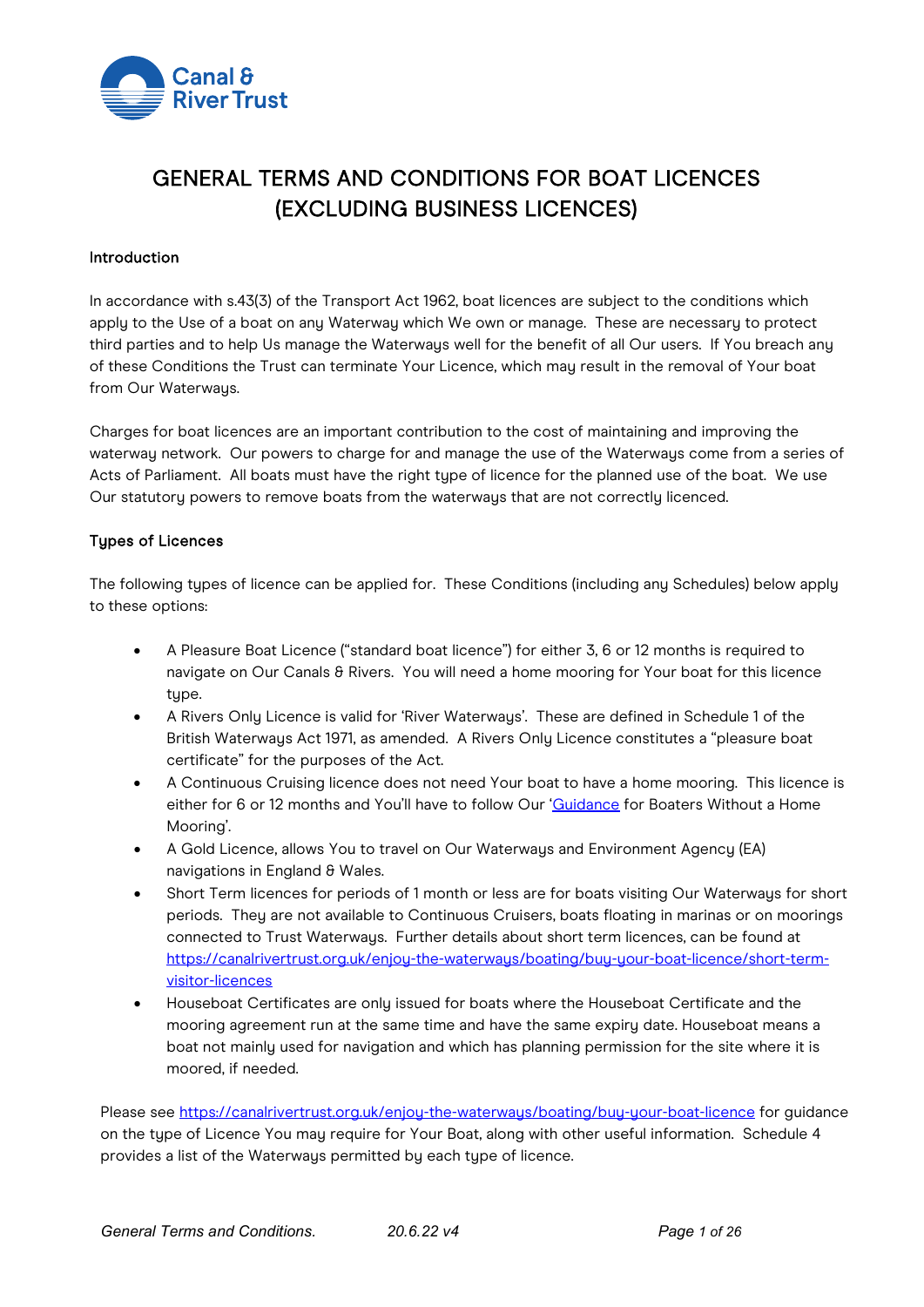We shall process Your personal information in a variety of ways under the Application and Licence as set out in Our privacy policy notice (including the privacy schedules to the notice) and in accordance with the Data Protection Act 2018. Further details can be found at [https://canalrivertrust.org.uk/cookie-and](https://canalrivertrust.org.uk/cookie-and-privacy-policy)privacu-policu

## 1. Definitions and application

- 1.1. 'Air Draught' means the distance from the surface of the water to the highest point on the Boat.
- 1.2. 'Application' means Your boat licence application form, completed online, by phone or handwritten, for the Licence.
- 1.3. 'Boat' means the vessel named in Your Application or renewal form for a Licence and the name and index number will appear on the Licence. The 'Boat' includes any Tender to the Boat.
- 1.4. 'Boat Beam' means the width overall of the boat. This includes permanently fixed fenders as reasonably needed to be used when the Boat is moored or moving. It also includes any bowsprits, boarding ladders, davits including their loads, out drives, rudders, anchors, pulpits, push pits and any other extensions of the Boat.
- 1.5. 'Boat's Dimensions' means the measurements of Your Boat, including Air Draught, Boat Beam, Boat Length and Boat Draught.
- 1.6. 'Boat Draught' means the distance from the surface of the water to the deepest part of the Boat.
- 1.7. 'Boat Length' means the length overall of the Boat. This includes permanently fixed fenders as reasonably needed to be used when the Boat is moored or moving. It also includes any bowsprits, boarding ladders, davits including their loads, out drives, rudders, anchors, pulpits, push pits and any other extensions of the Boat.
- 1.8. 'Conditions' means these general terms and conditions, including the schedules.
- 1.9. 'Continuous Cruiser' means a boater who has a Licence for a Boat without a Home Mooring (see condition 5.4).
- 1.10. 'Cruise' or 'Cruising' means, where a Boat is used without a Home Mooring, using a Boat bona fide for navigation in accordance with the British Waterways Act 1995. The Trust's Guidance for Boaters without a Home Mooring is contained in Schedule 1 and explains the Trust's understanding of what is required to comply with the British Waterways Act 1995.
- 1.11. 'Home Mooring' is a mooring or other place that will be available for the Boat throughout the period of the Licence. We must be satisfied that the Boat can be reasonably and lawfully kept there when not being used for cruising.
- 1.12. 'Licence' means the boat licence issued to You by the Trust, after Your Application. These Conditions apply to the Licence.
- 1.13. 'Licence Holder' means the successful applicant for a Licence.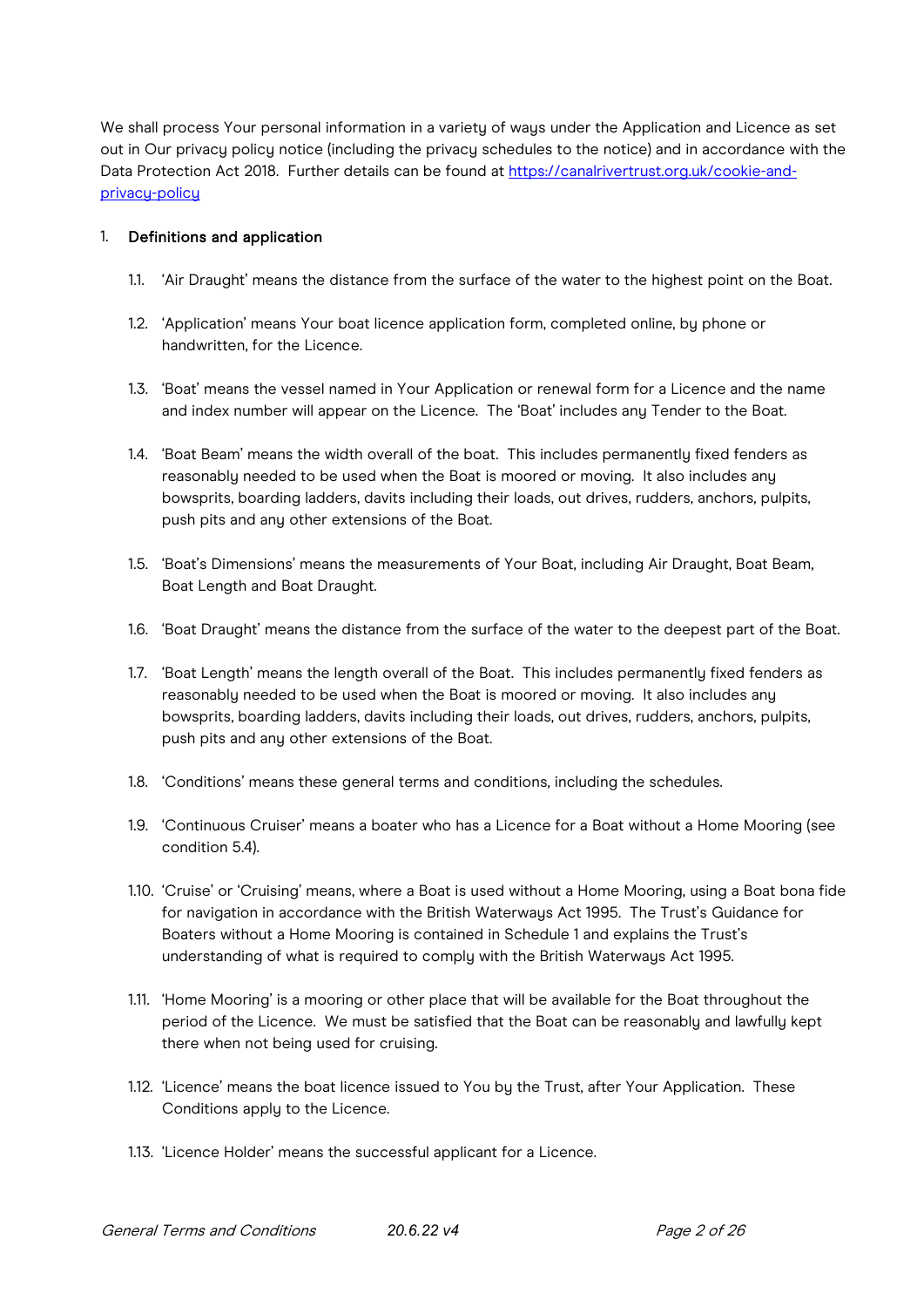- 1.14. 'Licence Fee' means the amount paid by You to the Trust for the Licence. Licence fees may be changed from time to time, and such fees are published on [www.canalrivertrust.org.uk/licensing](http://www.canalrivertrust.org.uk/licensing)
- 1.15. 'Portable' means that the Boat's normal crew can, without mechanical help, launch the Boat and take it out of the water. Examples of Portable Boats include rowing boats, dinghies, canoes and light inflatable boats.
- 1.16. 'Powered' means that a boat has some form of mechanical propulsion. 'Unpowered Boats' are boats that are propelled by human, wind or animal force. A boat that is normally towed by a powered boat is defined as Powered.
- 1.17. 'Tender' means one small boat (not more than 3 metres long) that is carried on, or towed by, the 'Boat'. A Tender can only be used to go to and from the Boat whilst in sight of the Boat.
- 1.18. 'You', 'Your', or 'Yours' (including lower case equivalent) means the Licence Holder(s) who completes the Application or renewal form. Where a Licence is issued to more than one person for the Boat the obligations and liabilities under these Conditions will apply to such persons on the basis that their liability is joint and several.
- 1.19. 'Waterway' or 'Waterways' means any waterway(s) owned or managed by Us, and includes any navigable branches or arms, marinas, docks or basins and any land held or used by Us in connection with the Waterway(s).
- 1.20. 'We', 'Us', 'Our' or 'the Trust' means Canal & River Trust and any employee or other person approved by Canal & River Trust to act for or on behalf of it.

# 2. Declaration

- 2.1. When completing Your Application, You must provide true and accurate information, to the best of Your knowledge and belief. This includes information about:
	- 2.1.1. the Boat's insurance (see Condition 7);
	- 2.1.2. the Boat's Boat Safety status;
	- 2.1.3. the Boat's owners and keepers (see Condition 4.5 and 4.6);
	- 2.1.4. the Boat's Dimensions;
	- 2.1.5. the Boat's propulsion system;
	- 2.1.6. the Boat's Home Mooring;
	- 2.1.7. whether the Boat is 'Portable';
	- 2.1.8. whether the Boat has a special status e.g. Butty, Historic, etc; and
	- 2.1.9. Your personal details.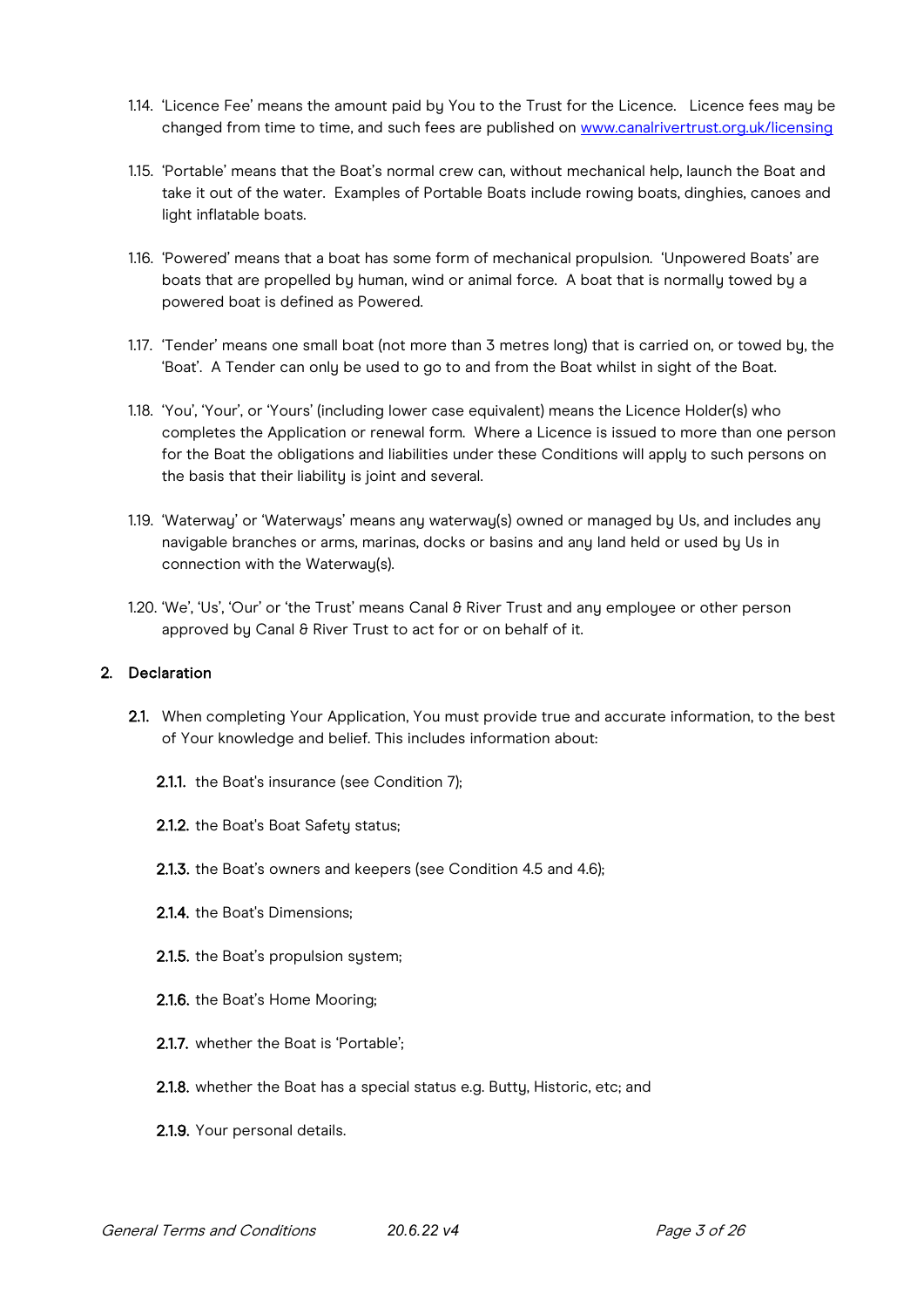- 2.2. If we believe you made a deliberate false declaration in Your Application, we may ask you to provide correct information. A false declaration may be made by omission. We may ask you for outstanding documentation. We will tell you how long you have to provide it.
- 2.3. If Your false declaration resulted in You having an incorrect licence, You will need to pay for the correct licence. If the correct licence is more expensive, You will pay the difference for time on the Waterway with the incorrect licence.

# 3. Use of the Boat

- 3.1. The Licence allows You to use the Boat in any Waterway in accordance with these Conditions. These apply to the Standard Licence, River Only Licence, Continuous Cruising Licence, Houseboat Certificate, Gold Licence and Short-Term Licence.
- 3.2. The Licence does not give a right to moor that is enough to meet the requirement in the British Waterways Act 1995 for the Boat to have a Home Mooring. You should be aware that:
	- 3.2.1. There are no public law provisions concerning moorings along the Trust's canals. This is entirely managed by the Trust as property owner.
	- 3.2.2. Moorings along the towpath, other than those designated for use by long-term permit holders only, are available for boaters to use subject to conditions. As a landowner, the Trust may impose further conditions over and above those within the Conditions.
	- 3.2.3. The maximum period that boaters can moor in one location (when not at the boater's Home Mooring or when the Boat is not lawfully moored at another mooring site) is 14 days. Where notices indicate a shorter period, boaters must comply with these local restrictions.
	- 3.2.4. The Trust provides visitor moorings at popular destinations or access points. Time limits on these moorings will generally be less than 14 days, and may be as little as a few hours in particularly popular locations. Where notices indicate a shorter period, boaters must comply with these local restrictions.
	- 3.2.5.Visitor moorings are not provided for extended periods of use by boaters needing to stay in the same place for work or other domestic reasons. If You need to remain in an area, You should make arrangements with a local mooring provider.
	- 3.2.6. The use of moorings may be subject to additional terms and additional charges. It is Your responsibility to check and comply with local mooring site terms and signage.
	- 3.2.7. A daily 'extended stay charge' may be payable if You stay for too long. In some cases We may use powers under s.8(5) of the British Waterways Act 1983 to move boats that are causing an obstruction. An overstaying boat is causing an obstruction at a mooring because other boats cannot use that mooring. If We do need to move the Boat, You agree to repay Our costs of this.
- **3.3.** We only issue a Licence if We are satisfied that You either have a Home Mooring for the Boat or You will use the Boat as a Continuous Cruiser. We may verify any information You provide to Us about Your Home Mooring status/declaration with the Home Mooring provider. We will treat You as a Continuous Cruiser if You do not declare a Home Mooring for the Boat or if You decide to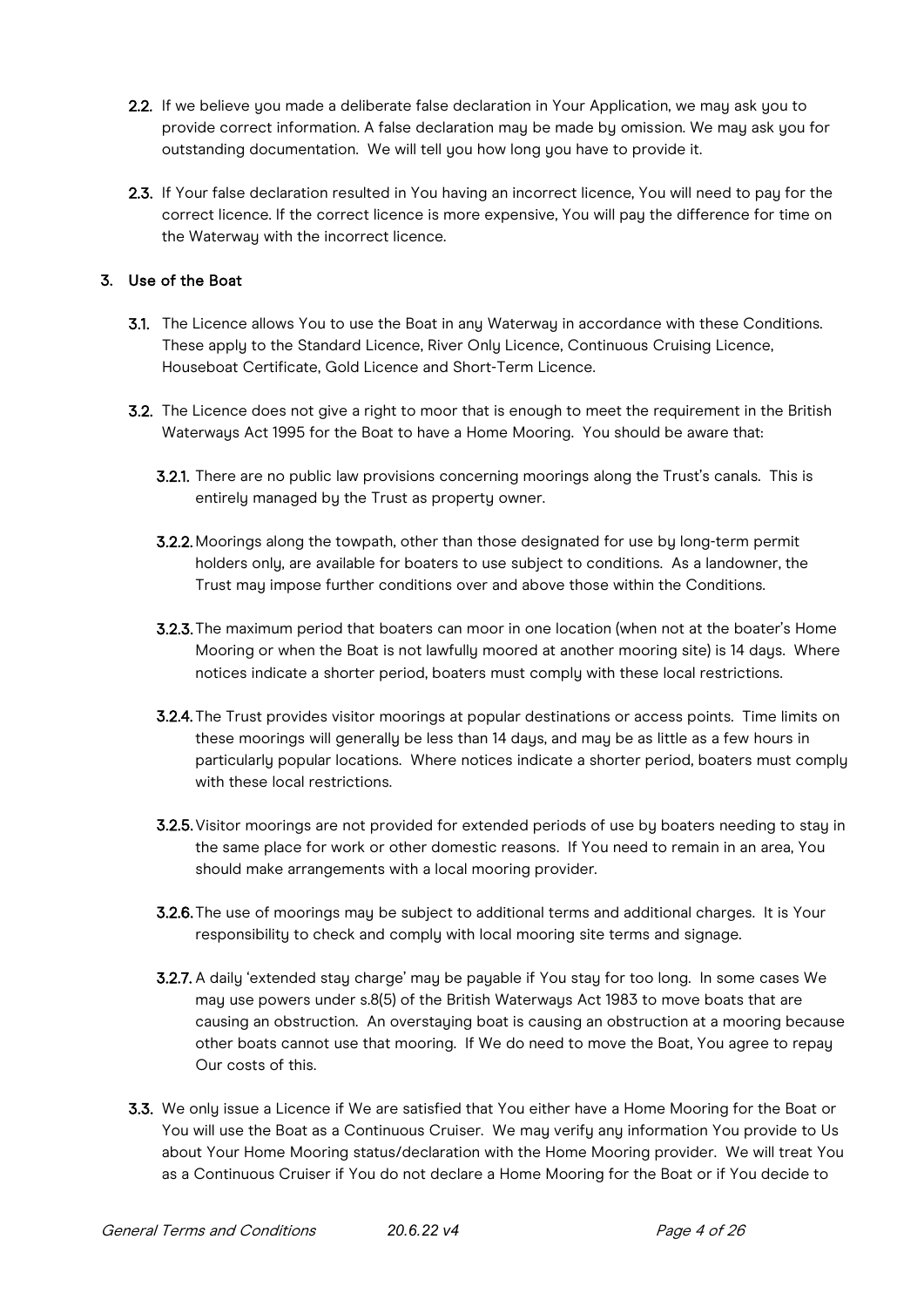no longer have a Home Mooring.

3.4. If You own property that adjoins a Waterway, having a Licence does not necessarily grant permission for You to use the water-space next to Your land as a Home Mooring. You will usually need Our permission to do this and in most cases You will be required to pay for the use of this water-space.

Go to<http://canalrivertrust.org.uk/boating/mooring/finding-ahome-mooring> for more information and an application form.

- 3.5. The Licence allows passage through the Anderton Boat Lift, Standedge Tunnel and the Ribble Link, subject to local booking conditions which may include the payment of a fee. Charges may apply for the use of other structures which require Our people to operate them. Details are advertised locally.
- 3.6. You must not crane the Boat into or out of any of Our Waterways without Our written permission, other than at a boatyard with appropriate facilities. This is to ensure relevant lifting regulations are met and to ensure the safety of other Waterway users.
- 3.7. Unpowered boats may not navigate certain tunnels. Check the list at [www.canalrivertrust.org.uk/tunnels](http://www.canalrivertrust.org.uk/tunnels) or contact Our Customer Service Team on 03030 404040. Where You are permitted to navigate, We encourage the following precautions:
	- 3.7.1. where possible, navigate in groups of between three and six boats, at least one of which must be navigated by an experienced person;
	- 3.7.2. everuone on the Boat should be able to swim:
	- 3.7.3. everyone on the Boat should wear a life jacket, with a waterproof torch and whistle attached to it;
	- 3.7.4. the Boat must have adequate buoyancy; and
	- 3.7.5. You must display a securely fixed, bright white light showing forward.

#### 4. The Licence Holder, owner and controller

- 4.1. Except for Gold Licences, the Licence is personal to You in respect of the Boat. You cannot transfer the Licence to anyone in any circumstances or to another boat You may have. The Licence cannot be sold or given to anyone or be inherited by anyone.
- 4.2. The Boat may be used by others with the consent of the licence holder, as long as this is not for reward or promise of payment. This would require the Boat to have a business boat licence. You must ensure that anyone using the Boat is aware of and agrees to comply with these Conditions, and is covered by an appropriate insurance policy.
- 4.3. If You own a share of the Boat, all of the following requirements must be met:
	- 4.3.1. none of the share owners has any interest in the Boat other than for personal, pleasure use. This includes receipt or payment of a maintenance or housekeeping fee to or from any other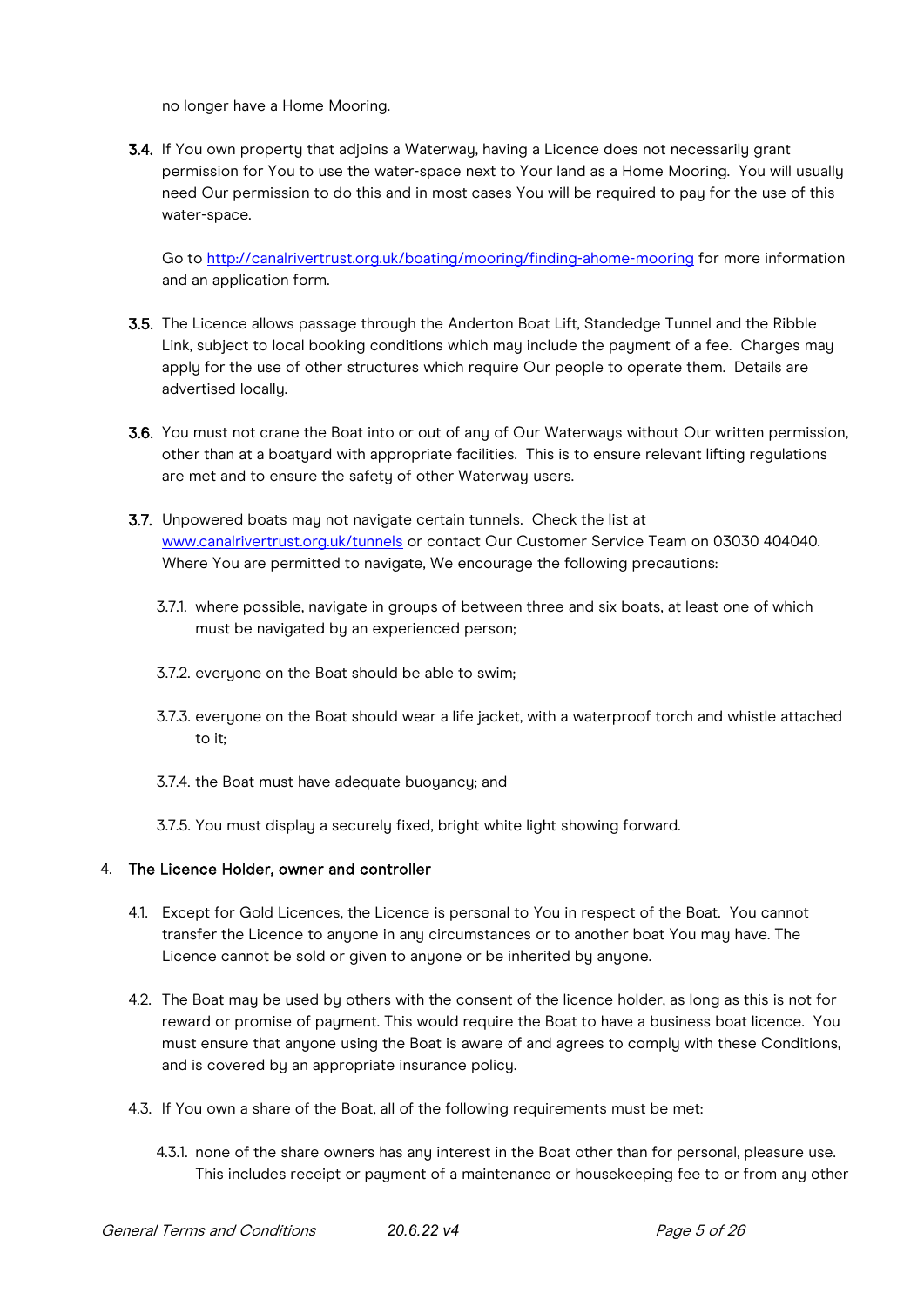owner or receipt of a benefit for Yourself or another in exchange for use of the Boat;

- 4.3.2. the Licence Holder, in consultation only with share owners, is responsible for all decisions relating to the control and administration of the Boat throughout the year. This includes determining where the Boat is berthed and who uses it when;
- 4.3.3. the Boat's livery does not display an association with any company engaged in a boat share business.
- 4.4. If any part of Condition 4.3 is not met. You must obtain a business boat licence.
- 4.5. You must let us know when You sell or transfer ownership of the Boat or change the licence holder or keeper of the Boat. This must be done by completing the 'Change of Details' Form. This can be done on the online portal. The form can also be printed from our website and posted when complete. Please contact Customer Services if You need more help. The completed 'Change of Details' form must be returned to us within 21 days.
- 4.6. As the Licence Holder, if You do not do as Condition 4.5 requires, the Boat will remain licensed in Your name. You will continue to be responsible for it. This could include future Licence fees and any other costs and charges relating to the Boat.

#### 5. Boats with a Home Mooring

- 5.1. You must travel on a journey when You are away from Your Home Mooring. Your journey should be a genuine journey. It should start and end at Your Home Mooring. It does not have to be over a certain duration, distance or range, or follow a single direction. It cannot contain short, repeated movement in a small part of the Waterway for an extended period, unless You return to the Home Mooring between repeated trips. Each time You leave Your Home Mooring You start a new journey.
- 5.2. Whilst travelling Our Waterways when away from Your Home Mooring, You may only moor for periods of up to 14 days, or less where a local restriction applies.
- 5.3. You must tell Us in writing if Your Home Mooring changes or if You decide to no longer have a Home Mooring.

#### Boats without a Home Mooring or 'Continuous Cruisers' Boats

5.4 You must Cruise on Our Waterways in accordance with the British Waterways Act 1995. The Trust's Guidance for Boaters without a Home Mooring is contained in Schedule 1 and sets out the Trust's understanding of what is required to comply with the British Waterways Act 1995.

#### 6. Boat Safety

- 6.1. The Boat must always comply with Boat Safety Scheme requirements.
- 6.2. When You apply for a Licence You must provide a current Boat Safety Certificate number, or declaration of exemption, for Your Boat. We may ask You to provide proof of Your exemption.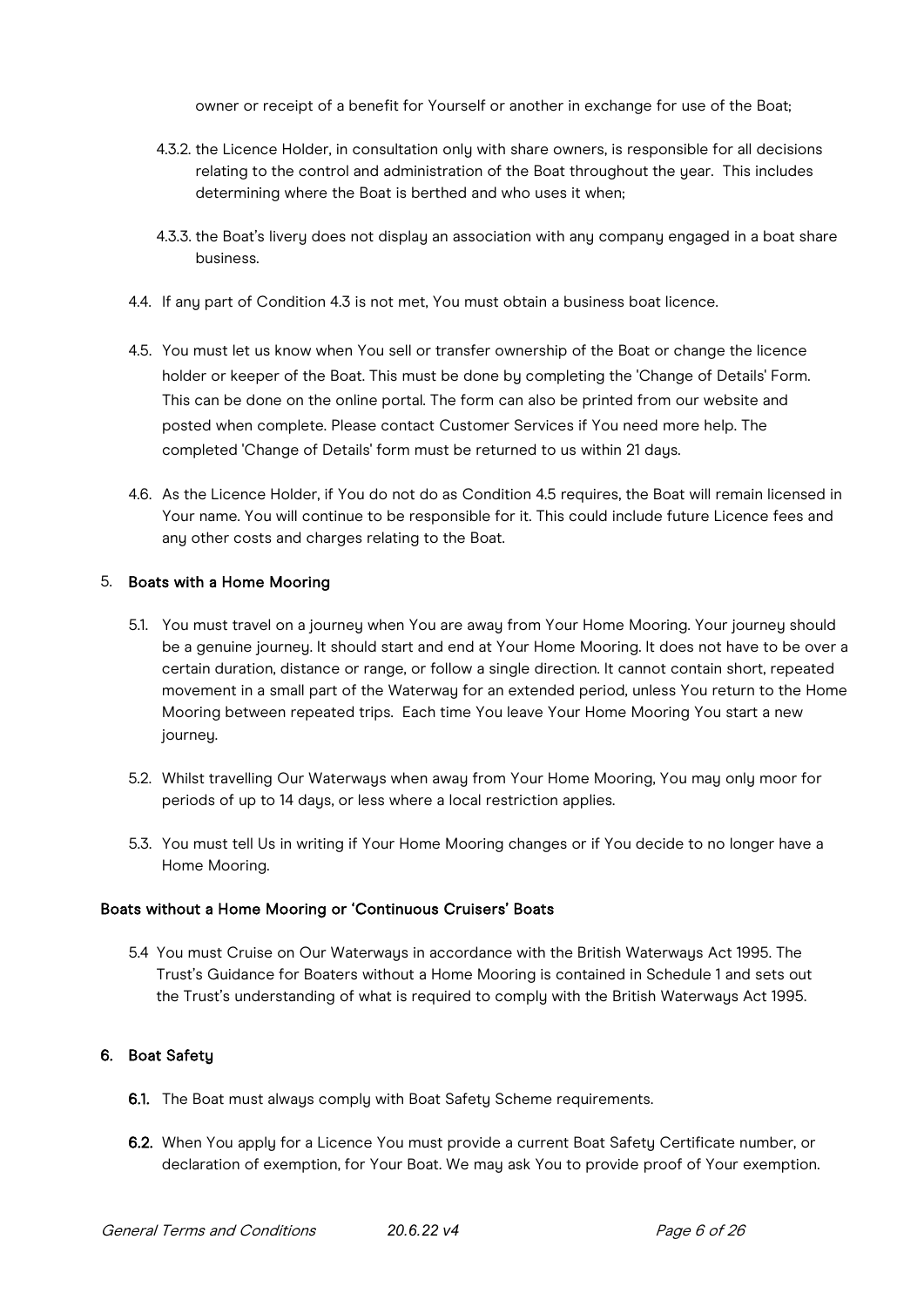Alternatively, You must provide Declaration of Conformity with the EU Recreational Craft Directive (RCD) or that demonstrate the Boat is UK Conformity Assessed (UKCA). An RCD Declaration must show the Boat's specifications and be under 4 years old. For sailaways the RCD must be under 1 year old. From 1st January 2022, the EU RCD will no longer be recognised, and the Boat must be UKCA.

- 6.3. We may ask for further proof of Boat Safety Scheme exemption or compliance during Your licence period. Some examples of proof are current photos or videos or an inspection by an agreed examiner. Photos and videos must identify the Boat and show compliance or exemption. Any inspection must be satisfactory and documented by the examiner. All proof must be provided in an agreed, reasonable time. There may be other acceptable proof not listed here.
- 6.4. You must tell Us if Your Boat Safety Certificate or Exemption status changes. Please update Your details via the online portal or Our customer service team.
- 6.5. To protect the safety of everyone on the waterway, We may arrange to check Your Boat's fuel, gas, and electrical installations when We believe they are unsafe.
- 6.6. If the Boat does not carry any gas or fuel, has no electrical circuits and no domestic cooking, heating, refrigeration or lighting appliances, it might be exempt from the requirement to have a Boat Safety Certificate. Use the chart below to determine whether Your Boat is exempt from this evidence requirement.



# BOAT SAFETY: STANDARDS FOR CONSTRUCTION AND EQUIPMENT

[www.boatsafetyscheme.org](http://www.boatsafetyscheme.org/) [;](http://www.boatsafetyscheme.org/) email bss.enquiries@boatsafetyscheme.com, tel. 0333 202 1000

#### 7. Insurance

- 7.1. There must always be Boat insurance in place when You are on Our Waterways. It must be valid for the whole licence period. The insurance must cover anyone allowed to use the Boat. The insurance policy must cover the use of the Boat.
- 7.2. The insurance policy must cover any liability resulting in damage to any property or the death or injury of any person. It must provide third-party liability cover of at least £2million. It must be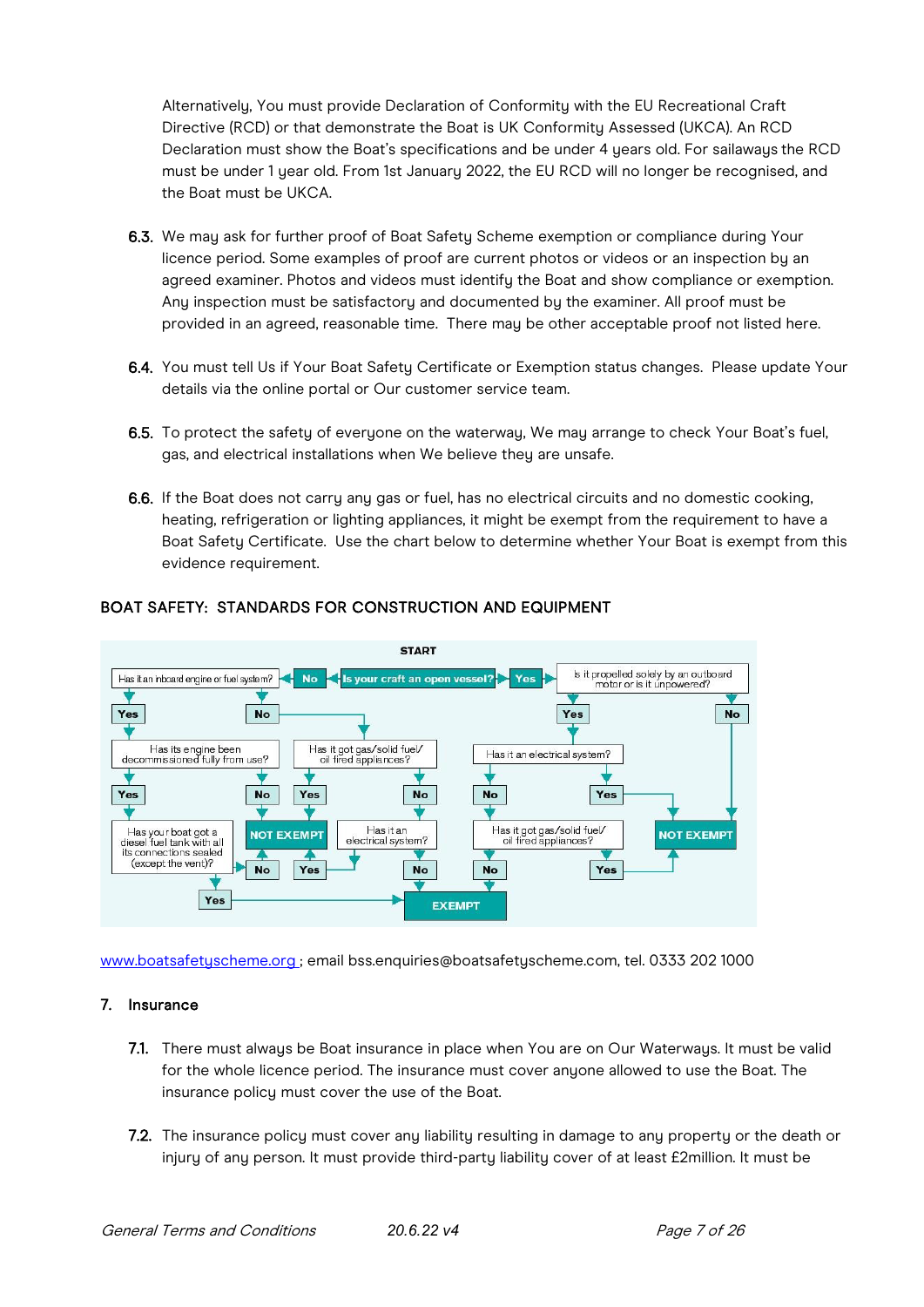provided by a company authorised and regulated by the UK Financial Conduct Authority.

- 7.3. When You apply for a Licence You must provide the name of Your insurance company, the policy number and expiry date. We may ask for a copy of the certificate or policy schedule.
- 7.4. After the Boat is Licensed, We may request a copy of the insurance policy or schedule. We may check with Your insurer that the policy is valid. We may also give information We hold about Your Boat to Your insurance company.
- 7.5. You will provide updated details if Your insurance policy runs out during the Licence period. Any new insurance policy must meet the same requirements as set out in Condition 7.1 and 7.2.

## 8. Payment

- 8.1. You shall pay the Licence Fee to the Trust as set out in these Conditions, and Schedule 2. Further useful guidance on the Licence Fee can be found in Schedule 2 and 3, also at [www.canalrivertrust.org.uk/licensing](http://www.canalrivertrust.org.uk/licensing)
- 8.2. The price of the Licence Fee is published and revised each year from 1st April and You agree to pay the amount due (including, if appropriate, any late payment charges). Schedule 2 sets out further details on the Licence Fees and Schedule 2 sets out further details on the payment terms.
- 8.3. The prompt payment rate applies for qualifying applications. The qualifying criteria are set out in Schedule 2.
- 8.4. A late payment charge of £150 applies for any boat which is on the Waterway unlicensed for more than one calendar month without a valid licence. If the Boat was not on the Waterway for the unlicensed period, You must provide satisfactory evidence of this. The late payment charge will be payable in addition to the Licence Fee, which will be backdated to either the correct date that the Licence was needed or the end of the previous licence. The late payment charge is a fair reflection of the additional cost incurred by the Trust in collecting overdue licence fees.
- 8.5. If the Boat remains unlicensed on the Waterway for any period, including when the licence has expired or been terminated, We may charge You the pro rata equivalent of the Licence Fee for that period. This does not affect any other rights or claims We may have against You including any rights We may have for breach of these Conditions.
- 8.6. We may recover from You any reasonable costs, charges and/or expenses We may incur as a result of Your failure to comply with the Conditions. Examples of what We may recover from You include but are not limited to:

8.6.1. legal costs;

8.6.2. daily charges for staying longer than the maximum time allowed at any particular location;

8.6.3. other administrative charges. These are costs for Our and any of Our Contractors' time spent enforcing the Conditions, including costs for moving the Boat on the Waterway or removing the Boat from the Waterway;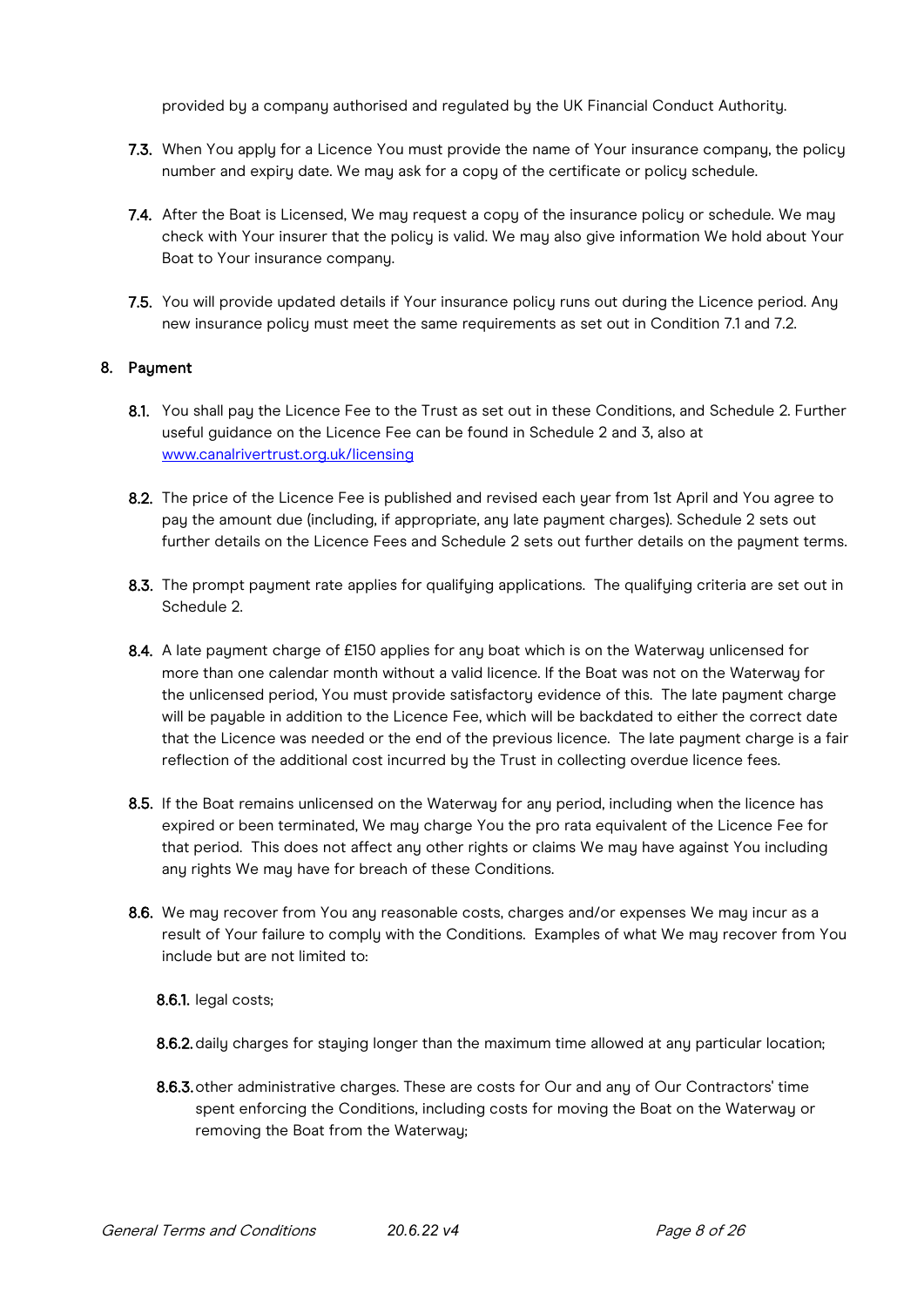8.6.4. all costs resulting from any third-party claims made against Us as a result of Your breach of the Conditions.

#### 9. Suitability of the Boat for the Waterway

- 9.1. The Boat should be fit for navigation on the Waterway where it is intended to be used.
- 9.2. You should take reasonable steps to ensure that Your Boat's Dimensions are suitable for the Waterway you will use.
- 9.3. You must make sure that Your Boat will pass through, under or over any structures You will use.
- 9.4. You must not cause, or be likely to cause, damage to the Waterway, structures, or any boat because of Your Boat's Dimensions.
- 9.5. Your Boat's Dimensions will not, or be likely to, obstruct the Waterway or hinder navigation.
- 9.6. Conditions 9.2-9.5 apply to the total dimension of two or more boats that are breasted-up, towing or otherwise connected.

#### 10. Your other obligations

- 10.1. Each boat registered for use on Our Waterways is given a unique index number that is linked to the Licence. You must display the Boat's name, index number and the Licence on both sides of the Boat so that they are always easily visible from the towpath or on the Waterway.
- 10.2. The index number must remain on the Boat at all times. Index numbers should not be removed when You sell the Boat.
- 10.3. If You cover the Boat for any reason (e.g. during winter), You must paint or display the index number on the cover so that it can alwaus be seen.
- 10.4. If, at any time, the Boat name, index number or Licence are not visible as per condition 10.1 We may place a sticker on the Boat or on any cover on the Boat showing the number, which must not be removed unless the number is displayed in another way.
- 10.5. Any Tender must be marked with 'Tender to (name and index number of the Boat)'.
- 10.6. If You need a replacement index number, licence, or plastic Licence Holder, You should visit <https://canalrivertrust.org.uk/enjoy-the-waterways/boating/boating-services/the-shop> or contact Our customer services team.
- 10.7. You must comply with relevant legislation, byelaws, and the navigation rules identified in condition 11. You must follow Our lawful directions (spoken or written, including signs). This includes signs that prohibit mooring or limit the mooring time at specific locations. Most navigation signs that You will see as You travel are self-explanatory. The Association of Inland Navigation Authorities publish a full set of the symbols and their meaning at:

<https://aina.org.uk/wp-content/uploads/2018/04/Navigationsignsandsymbols.pdf>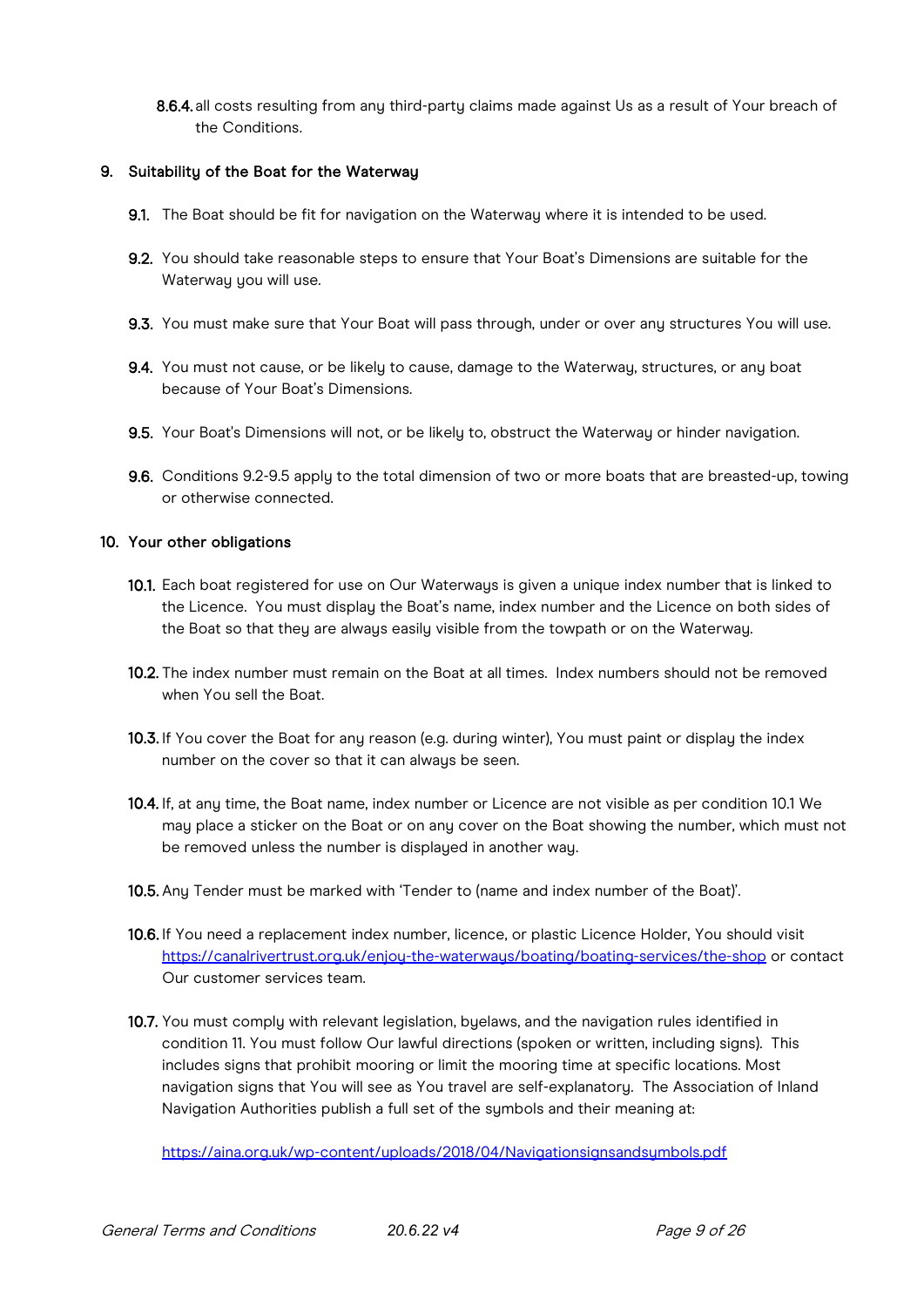- 10.8. You must ensure that when the Boat is travelling on the Waterways there is always a competent person in charge of the Boat. No one should take over responsibility for handling the Boat without knowing what is involved.
- 10.9. Whilst the Boat is on the Waterway You must not do (or carelessly fail to do) or permit anything which will cause injury, damage or nuisance to Us or any person or their property. You accept responsibility for any such action caused or permitted by You or other occupants or users of the Boat. You will not be held responsible for events that are outside Your control if You have taken all reasonable steps to prevent such injury, damage or nuisance. You must:
	- 10.9.1. behave considerately towards others (boaters and other Waterway and towpath Users);
	- 10.9.2. not use any electricity generator, including the Boat's engine, at any mooring along the Waterway between 8pm and 8am, unless You are moored in isolation, out of earshot of other people. We do not intend this Condition to stop You moving the Boat from the mooring;
	- 10.9.3. not run the Boat's engine in gear when it is moored. This can damage the Waterway walls and cause a nuisance;
	- 10.9.4. not discharge anything into the Waterway from the Boat except unpolluted surface water that drains naturally or water from sinks, showers, washing machines and dishwashers. We request that only phosphate-free detergents are used on board the Boat, particularly in washing machines and dishwashers;
	- 10.9.5. not exceed the speed limit. The speed limit is 4 miles per hour on almost all Waterways. There are variations, particularly for rivers, which are locally signed;
	- 10.9.6. not create waves or excessive wash. If the Boat's wash is hitting the bank, You should slow down, regardless of the speed limit.
- 10.10.If towing a boat (for example, an unpowered butty or another boat that has broken down) You must ensure:
	- 10.10.1. that there is appropriate insurance cover;
	- 10.10.2. that the boat You are towing is licensed; and
	- 10.10.3. that You do not tow the boat for reward, payment, or a promise of payment.
- 10.11. You agree that:
	- 10.11.1. We can board the Boat, and/or enter any land You own or occupy which is adjacent to the Boat, to deliver or attach to the Boat correspondence, statutory notices or court papers. If, at any time, the Boat name, index number or Licence are not visible as per Condition 10.1 We may place a sticker on the Boat or on any cover on the Boat showing the number, which must not be removed unless the number is displayed in another way; and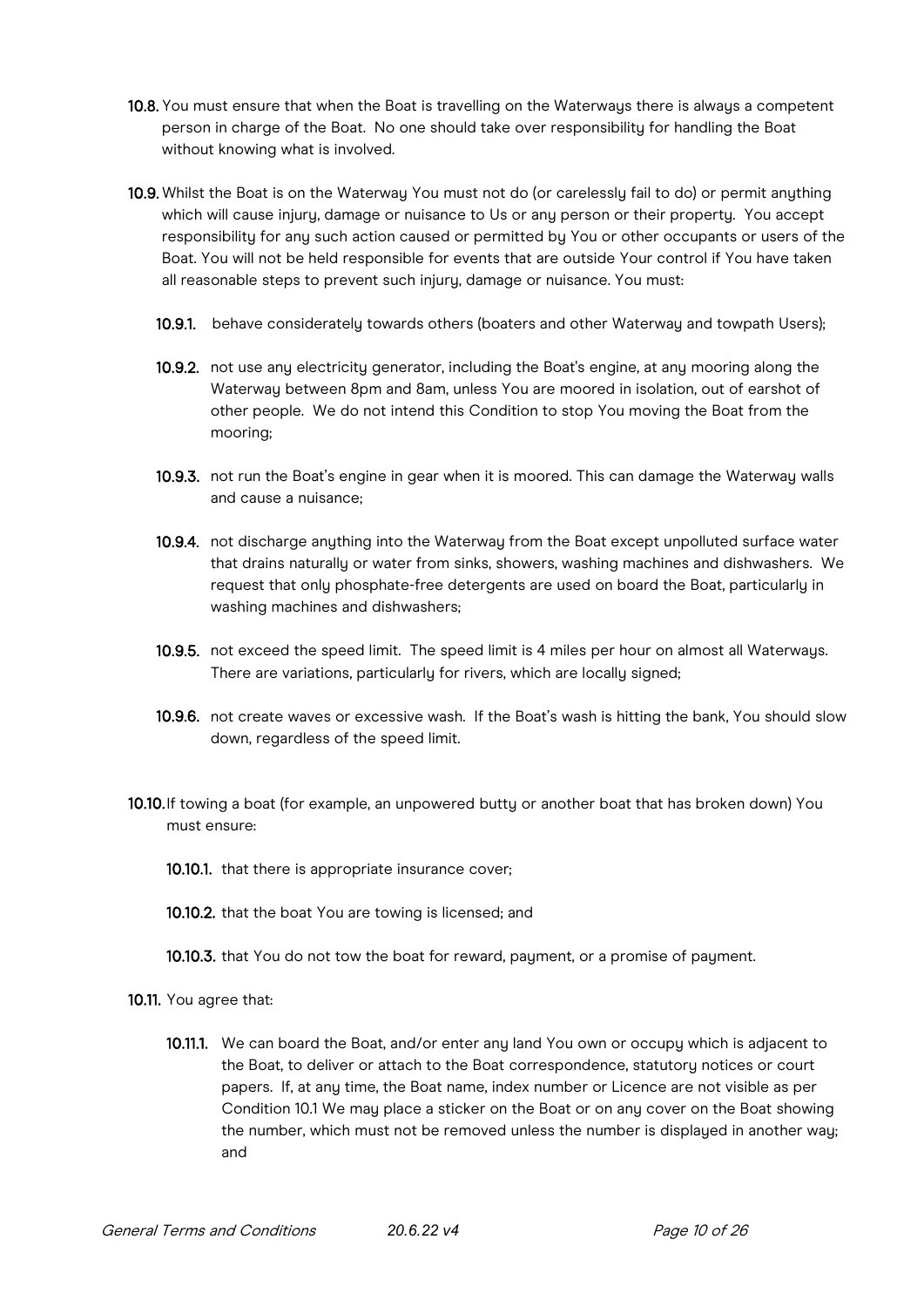- 10.11.2. We can come on board the Boat to inspect it where We need to check You meet these Conditions. We will give You reasonable notice if We consider it is practical to do so; and
- 10.11.3. We can cross the Boat for the purpose of accessing any adjacent boat that cannot reasonably be accessed from the bank. We will give You reasonable notice if We consider it is practical to do so.
- 10.12. You agree that We may provide Your relevant personal details including Your contact details such as Your name and address to anyone (or their insurer) who We believe has a legitimate interest to have the details. For example, following an incident or alleged incident involving the Boat where personal injury or damage to property may have occurred.
- 10.13. You agree that where We believe You have failed to complu with the Conditions, We mau exchange information relating to You and/or the Boat with third parties who are assisting Us. This may include contractors, mooring providers and individuals or organisations with a legitimate interest or duty in exchanging information about You.
- 10.14. In addition to Condition 10.13 and 10.14 above, We will use Your personal information as set out in Our Privacy Policy here:<https://canalrivertrust.org.uk/cookie-and-privacy-policy>
- 10.15. You must be 18 years or older to be issued with a Licence for a Powered Boat.
- 10.16. You will not behave in a way that causes Our employees or representatives to fear violence or feel harassed or distressed. This includes verbal abuse or threats. It includes harassment, aggressive behaviour, or physical assault. If others on your Boat behave this way, we may take action against Your Licence.

#### 11. Navigation Rules

- 11.1. The Waterways can be dangerous places. The safety of all of Our users and people is very important to Us. We do Our best to make the Waterways as safe as possible. Due to their historic character and heritage, it is impossible for Us to adapt them to make them completely safe without losing the character and heritage We try to conserve. As a result, there are risks for those that use them. For the safety of those who use the Waterways and those who work or live on or near them it is essential that You are familiar with the following:
	- 11.1.1. You and Your crew must make Yourselves aware of the possible dangers on the Waterways You are travelling on. You must act in a way that minimises risk of harm to people and property. There are many good boat handling courses available and We recommend these to all boat crews;
	- 11.1.2. We publish 'The Boaters' Handbook' and accompanying information, which is available from Our Website at<http://canalrivertrust.org.uk/boating/navigating>[-the-waterways/boat](http://canalrivertrust.org.uk/boating/navigating-the-waterways/boat-handling)[handling.](http://canalrivertrust.org.uk/boating/navigating-the-waterways/boat-handling) You should keep a copy on board the Boat and encourage all crew members to follow it; and
	- 11.1.3. The Boaters' Handbook contains information common to inland waterways generally. More detailed local information can be found in Our local boaters' guides which are available on Our Website.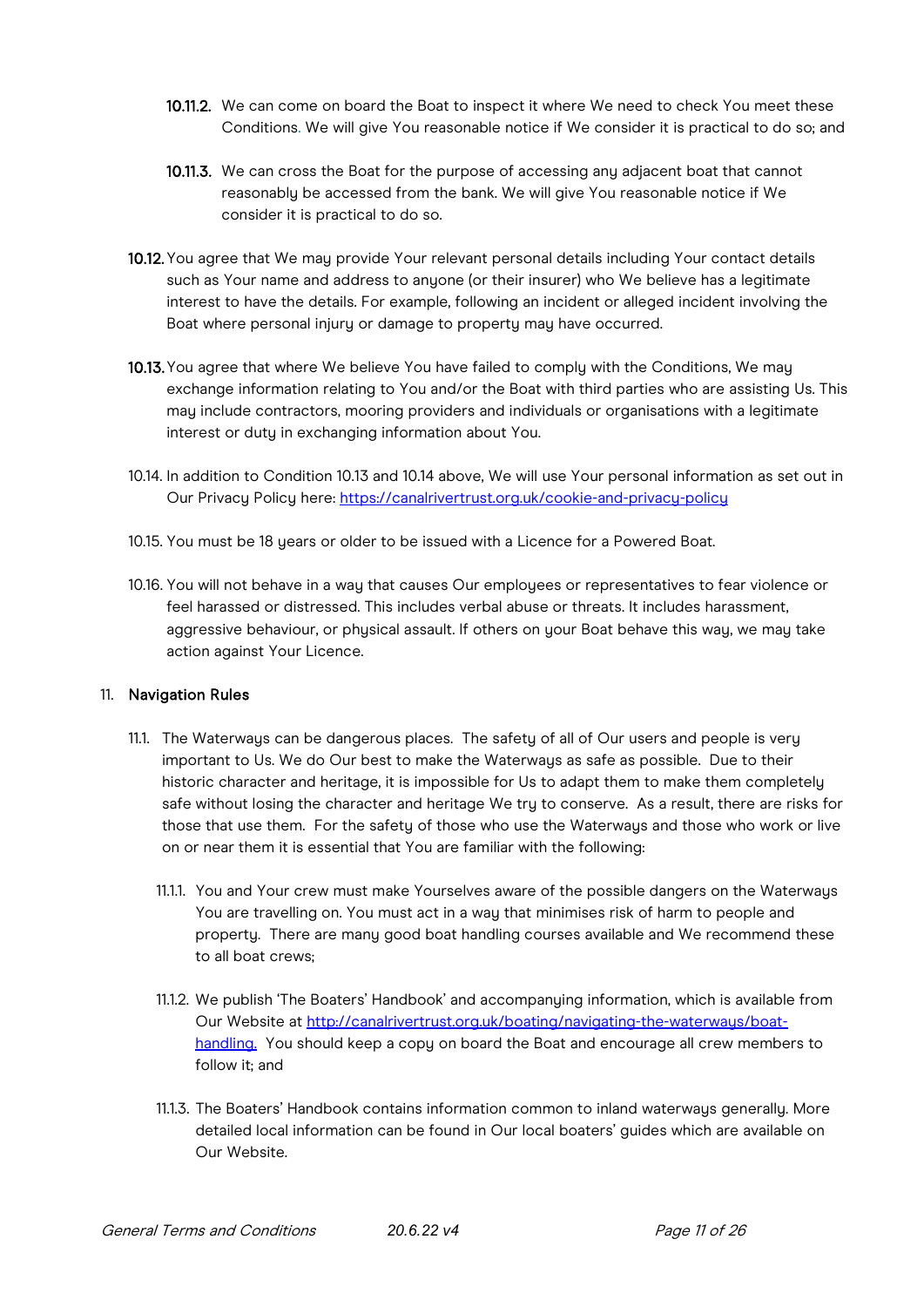- 11.2. The Boat Licence does not give You any priority of passage on the Waterway. You must follow the directions of Our employees and volunteers who may decide which boats have priority.
- 11.3. You are responsible for assessing if it is safe to use the Waterway in flood or strong stream conditions. Our regional enquiries teams may be able to assist. The most recent flood warnings can be obtained from the Environment Agency, either on the internet at [http://www.environmentagency.gov.uk/](http://www.environment-agency.gov.uk/) [o](http://www.environment-agency.gov.uk/)r by telephone on 0845 988 1188 (minicom 0845 602 6340).
- 11.4. You must share locks up to their capacity. There is no right to lone use of a lock.
- 11.5. There is no general restriction on the use of locks by Portable and Unpowered Boats. However, in the interest of safety and to conserve water, local restrictions may apply. We encourage users to carry portable and unpowered boats around locks if possible. If it is not possible, We recommend using ropes to pass the Boat through the lock. It is safest if nobody is on board the Boat while it is in the lock. Our local instructions must always be followed.
- 11.6. You must not obstruct the towpath or use Our land for storing items from Your Boat.
- 11.7. You must not use or park any vehicle on Our towpaths or land unless We have already given Our permission.

#### 12. Termination

- 12.1. We will write and tell You if We think You have broken the Conditions of Your Licence. We will explain how We think You have broken them. Subject to Condition 12.3, We will tell You what You need to do and how long You have to put things right. We will give You at least 28 days.
- 12.2. If You do not put things right in the time We have given You, We will terminate the Licence. You will have to remove the Boat from Our Waterways within 28 days. We will return the cost of the unused part of the Licence (see Refund Terms) from the date the Boat is removed from the Waterway.
- 12.3. If You repeatedly breach these Conditions, fail to pay for the Licence or We reasonably believe that there is serious risk to people's health and safety, or of damage to any property or pollution, We may do one of the following:
	- 12.3.1. immediately suspend Your Licence. We will investigate to decide whether the breach can be put right. Whilst Your Licence is suspended You may not use the Boat to navigate on Our Waterways. The Boat must remain moored where We tell You whilst We investigate. We will tell You when and if the Boat can leave this mooring location. You may move the Boat before We complete Our investigation if You remove it from Our Waterways; or
	- 12.3.2. terminate Your Licence immediately. This can happen if We decide the breach cannot be put right. We will also terminate the Licence when the number of repeated breaches is unreasonable and/or likely to risk the health and safety of others. We will not refund any suspension period or remaining licence period if the Licence is terminated under this Condition 12.3.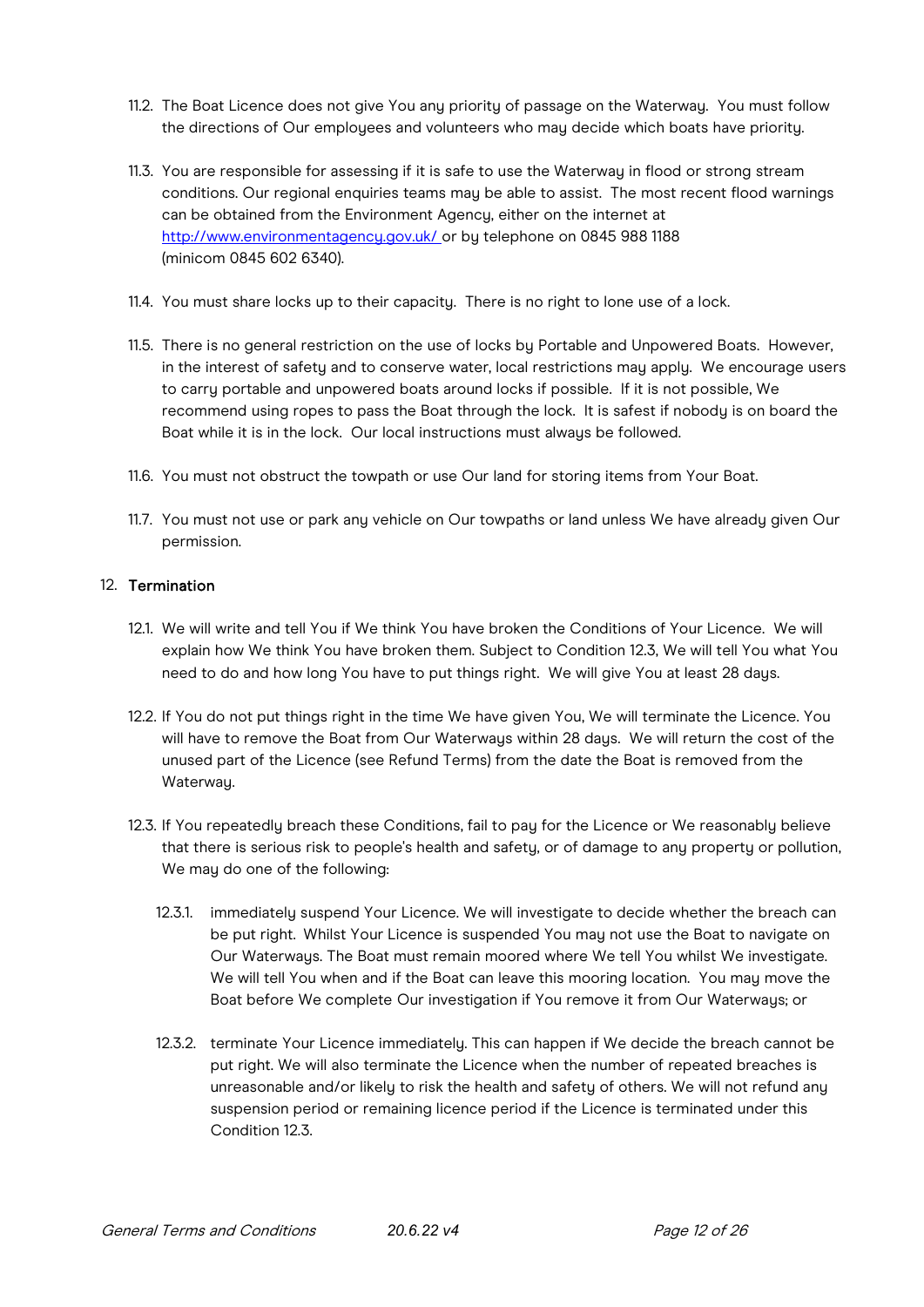- 12.4. If We suspend Your Licence under Condition 12.3.1, at the end of Our investigation We may terminate Your Licence immediately or will tell You what to do, and how long You have, to put things right. If You do not put things right in the time We give You, Your Licence will be terminated under Condition 12.2.
- 12.5. If Your Licence is terminated under this Condition 12, You will remove the Boat from Our Waterways. If You do not, We will remove it and may look to recover any costs from You. You will not apply for a new Licence during what would have been the licence period. If You apply for a new Licence during this period, We will not grant it.

#### 13. Navigation Stoppages and Closures

- 13.1. The Licence fee allows the correctly licensed Boat to be on Trust Waterways. The Licence is not a guarantee of access or availability of the Waterway.
- 13.2. We will do our best to keep the Waterways open for navigation. We might need to put Closures in place because of unforeseen events or essential maintenance and repair work. Except in emergencies or when it is unavoidable, we will try to plan maintenance work to cause You the least disruption. When we can, we will advertise closures and how long we think they will be in place for. This will allow You to plan Your cruising around closures. There may be times beyond our reasonable control when closures over-run. We will advertise delays as quickly as possible. There may be other times beyond our reasonable control, when we must close part or, exceptionally, all of the Waterway.
- 13.3. If We must close the Waterway as described in Condition 13.2, We will not refund any of Your licence fee, where the Boat remains on the Waterway.
- 13.4. We are not liable for any damages or loss caused by closure of the Waterway unless We are negligent and cause personal injury or death.

#### 14. Refunds

- 14.1. We will only refund Licence fees for 6 and 12 month leisure Boat Licences where the Boat has been removed from the Waterway or sold to a new owner.
- 14.2. We will not send Your refund until the Boat has been removed from Our Waterways or We have received Your completed 'Change of Details' form.
- 14.3. To request a refund, You must email or write to Our Boat Licensing team. You may also call Our customer services team.
- 14.4. We will only refund any unused, whole months left of the Licence period, less a £30 administration charge. We count this from the day We receive Your refund request to the end of Your Licence. If You pay by instalments, We will not refund any instalments already paid.
- 14.5. Schedule 4 contains specific refund conditions that may apply to Your Licence.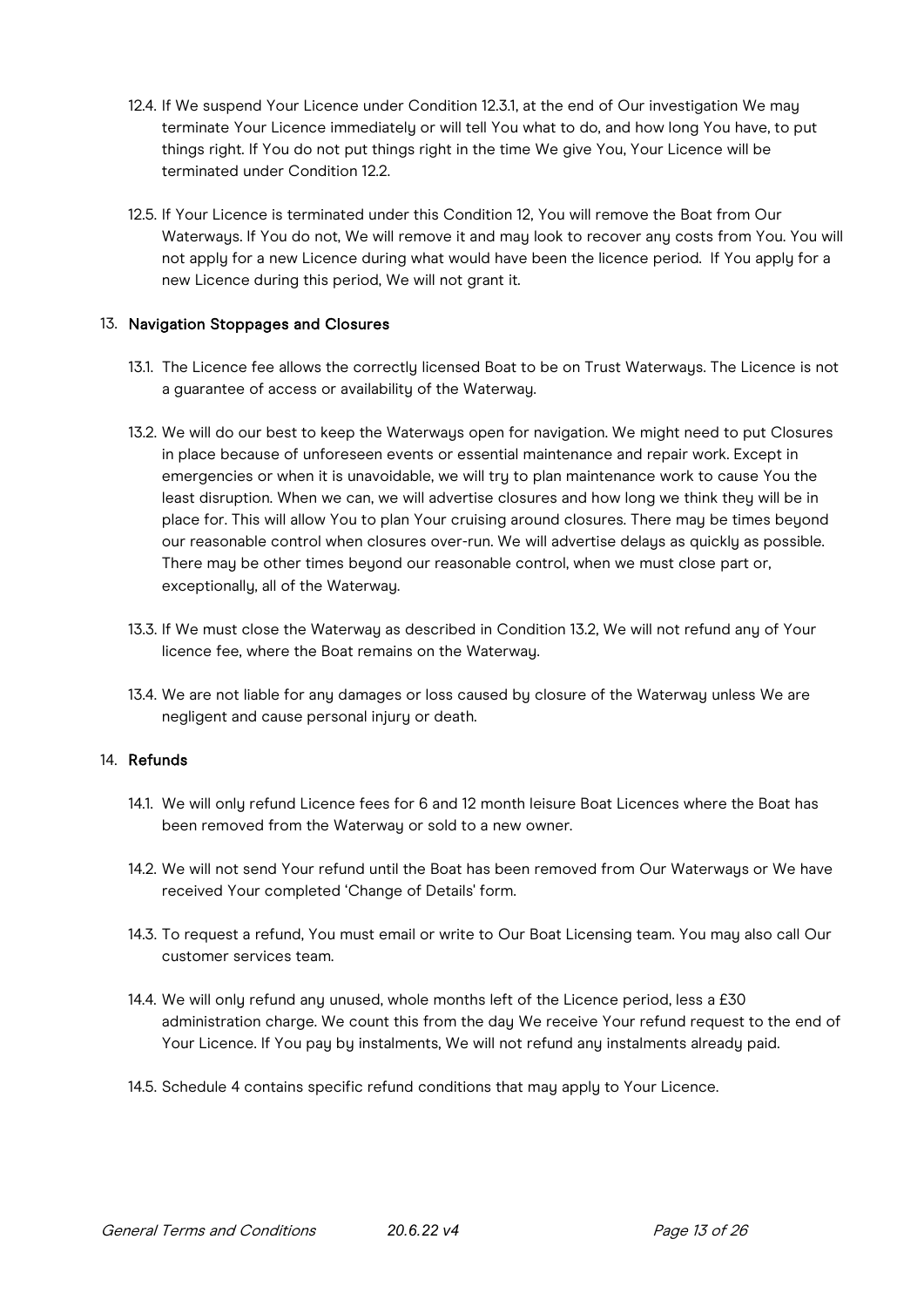#### 15. General

- 15.1. These Conditions are between the Trust and You. No third party shall have any rights under the Contracts (Rights of Third Parties) Act 1999 to enforce any of these Conditions.
- 15.2. If any competent authority finds any part of these Conditions to be invalid or unenforceable in whole or in part, the rest of these Conditions and the remainder of the part in question will remain valid.
- 15.3. If We do not exercise any right under these Conditions it does not mean We waive that right unless expressly stated by Us in writing.
- 15.4. Any remedies We have set out in these Conditions do not prevent Us from relying on any other remedies or rights that We may have.
- 15.5. These Conditions are governed by English and Welsh law and You agree to submit to the exclusive jurisdiction of the Courts of England and Wales.
- 15.6. The headings in these Conditions are for convenience only and shall not affect their interpretation.
- 15.7. Any part of these Conditions that is expressly or implicitly intended to start when the licence is terminated or expired or is intended to continue after termination or expiry will remain in full force and effect and will continue.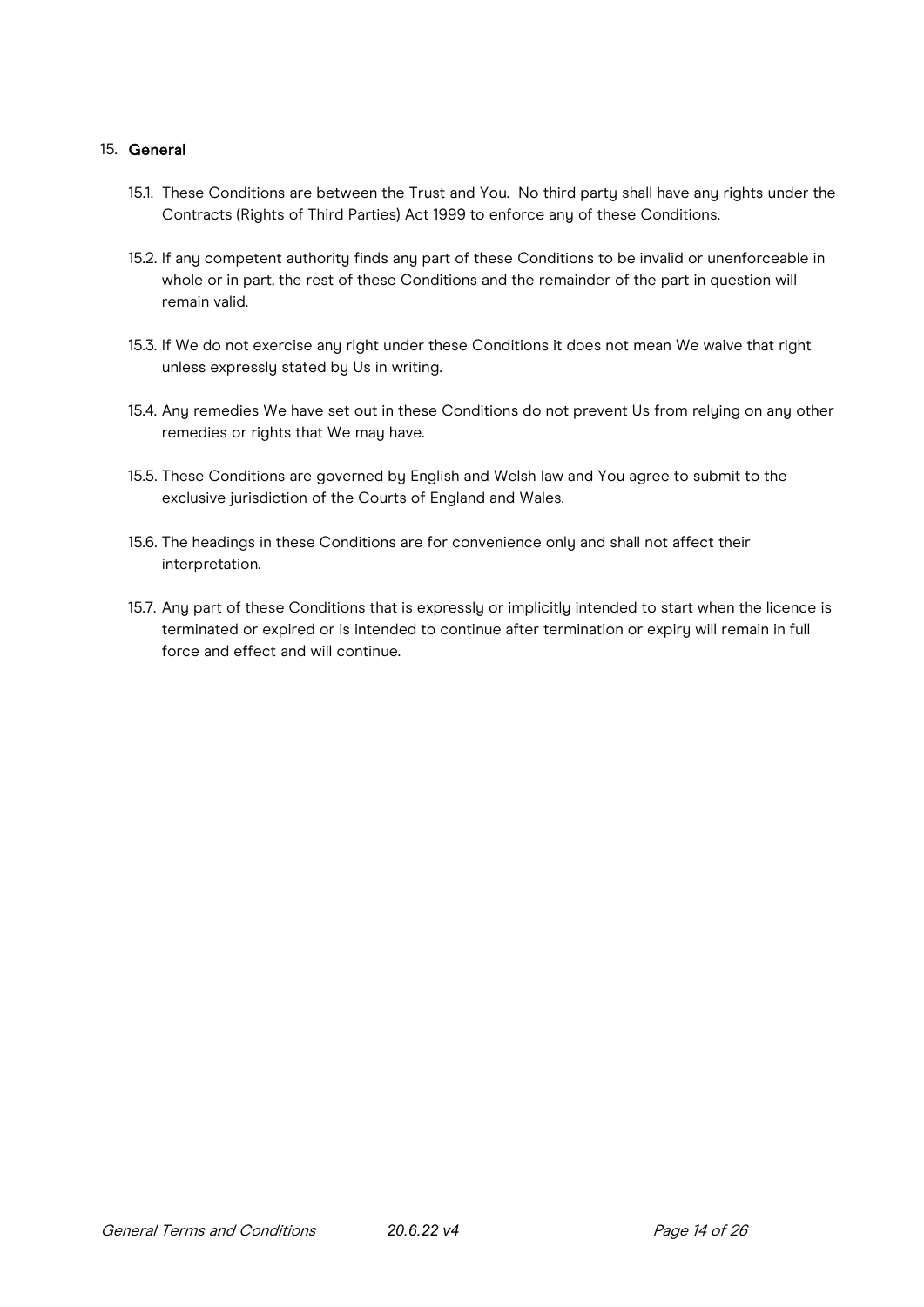# SCHEDULE 1

# GUIDANCE FOR BOATERS WITHOUT A HOME MOORING

- 1. If a boat is licensed without a home mooring<sup>1</sup> it must move on a regular basis. This Guidance<sup>2</sup> seeks to explain in day to day terms the nature of the movement that must take place.
- 2. There are three key legal<sup>3</sup> requirements:-
	- the boat must genuinely be used for navigation throughout the period of the licence.
	- unless a shorter time is specified by notice the boat must not stay in the same place for more than 14 days (or such longer period as is reasonable in the circumstances); and
	- it is the responsibility of the boater to satisfy the Trust that the above requirements are and will continue to be met.

## "Navigation"

The law requires that the boat "will be bona fide used for navigation throughout the period of [the licence]".

'Bona fide' is Latin for "with good faith" and is used by lawyers to mean 'sincerely' or 'genuinely'.

'Navigation' in this context means travelling on water involving movement in passage or transit.4

Therefore, subject to stops of permitted duration, those using a boat licensed for continuous cruising must genuinely be moving, in passage or in transit throughout the period of the licence.

Importantly, short trips within the same neighbourhood, and shuttling backwards and forwards along a small part of the network do NOT meet the legal requirement for navigation throughout the period of the licence.<sup>5</sup>

The terms 'cruise' and 'cruising' are used in this quidance to mean using a boat bona fide for navigation.

"Place" The law requires that stops during such cruising should not be "in any one place for more than 14 daus".

"Place" in this context means a neighbourhood or locality, NOT simply a particular mooring site or position<sup>6.</sup>

Therefore, to remain in the same neighbourhood for more than 14 days is not permitted. The necessary movement from one neighbourhood to another can be done in one step or by short gradual steps. What the law requires is that, if 14 days ago the boat was in neighbourhood A, by day 15 it must be in neighbourhood B or further afield. Thereafter, the next movement must be at least to neighbourhood C, and not back to neighbourhood A (with obvious exceptions such as reaching the end of a terminal waterway or reversing the direction of travel in the course of a genuine cruise).

What constitutes a 'neighbourhood' will vary from area to area – on a rural waterway a village or hamlet may be a neighbourhood and on an urban waterway a suburb or district within a town or city may be a neighbourhood. A sensible and pragmatic judgement needs to be made.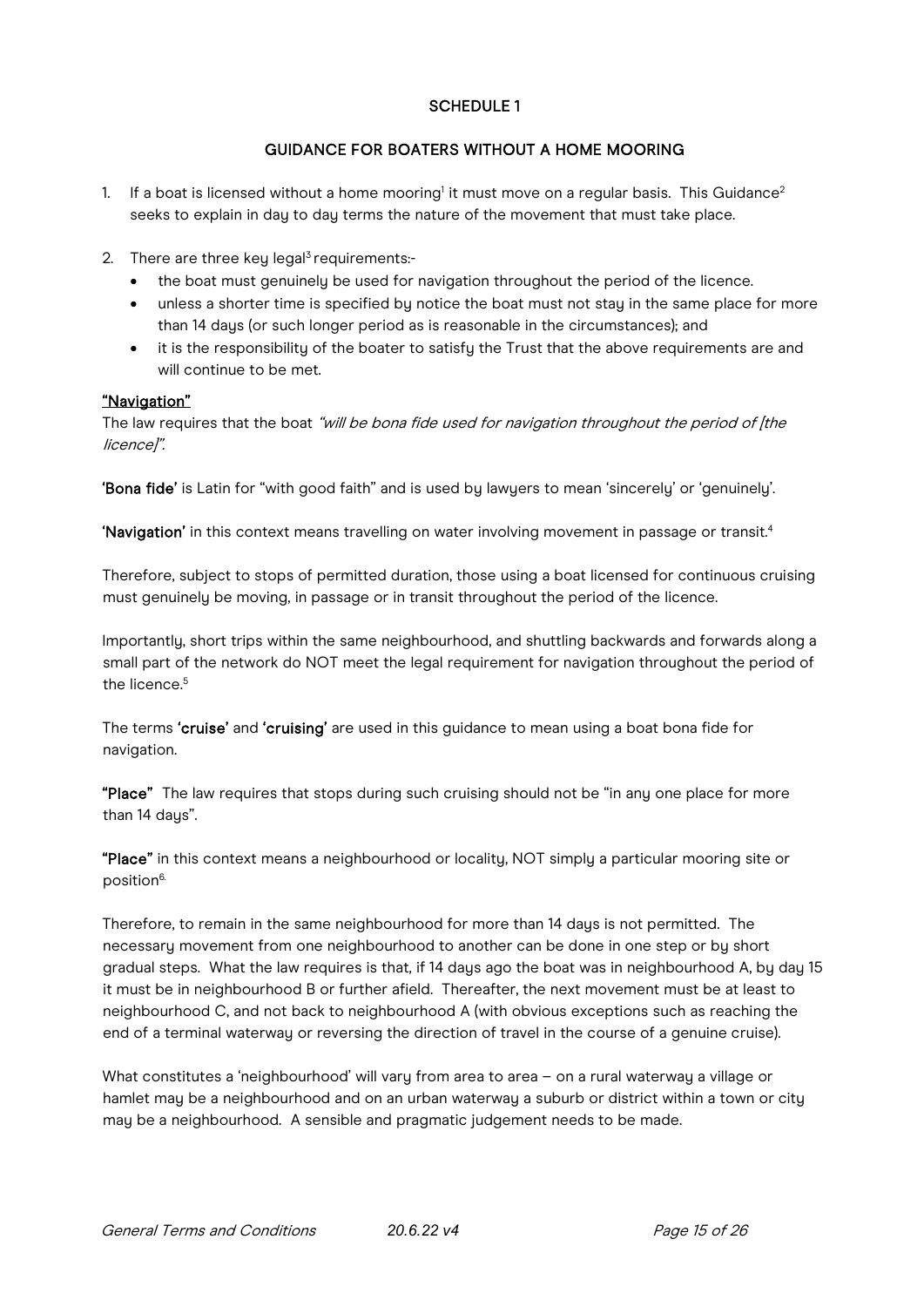It is not possible (nor appropriate) to specify distances that need to be travelled, since in densely populated areas different neighbourhoods will adjoin each other and in sparsely populated areas they may be far apart (in which case uninhabited areas between neighbourhoods will in themselves usually be a locality and also a "place").

Exact precision is not required or expected – what is required is that the boat is used for a genuine cruise.

#### "14 days or such longer period as is reasonable in the circumstances"

Circumstances where it is reasonable to stay in one neighbourhood or locality for longer than 14 days are where further movement is prevented by causes outside the reasonable control of the boater.

Examples include temporary mechanical breakdown preventing cruising until repairs are complete, emergency navigation stoppage, impassable ice or serious illness (for which medical evidence may be required).

Such reasons should be made known immediately to local Trust enforcement staff with a request to authorise a longer stay at the mooring site or nearby. The circumstances will be reviewed regularly and reasonable steps (where possible) must be taken to remedy the cause of the longer stay - e.g. repairs put in hand where breakdown is the cause.

Where difficulties persist and the boater is unable to continue the cruise, the Trust reserves the right to charge mooring fees and to require the boat to be moved away from popular temporary or visitor moorings until the cruise can recommence.

Unacceptable reasons for staying longer than 14 days in a neighbourhood or locality include a need to stay within commuting distance of a place of work or of study (e.g. a school or college).

#### Boater's Responsibility

The law requires the boater to satisfy the Trust that the bona fide navigation requirement is and will be met. It is not for the Trust to prove that the requirement has not been met. This is best done by keeping a cruising log, though this is not a compulsory requirement. If however, the Trust has a clear impression that there has been limited movement insufficient to meet the legal requirements, it can ask for more information to be satisfied in accordance with the law. Failure or inability to provide that information may result in further action being taken, but only after fair warning<sup>7.</sup>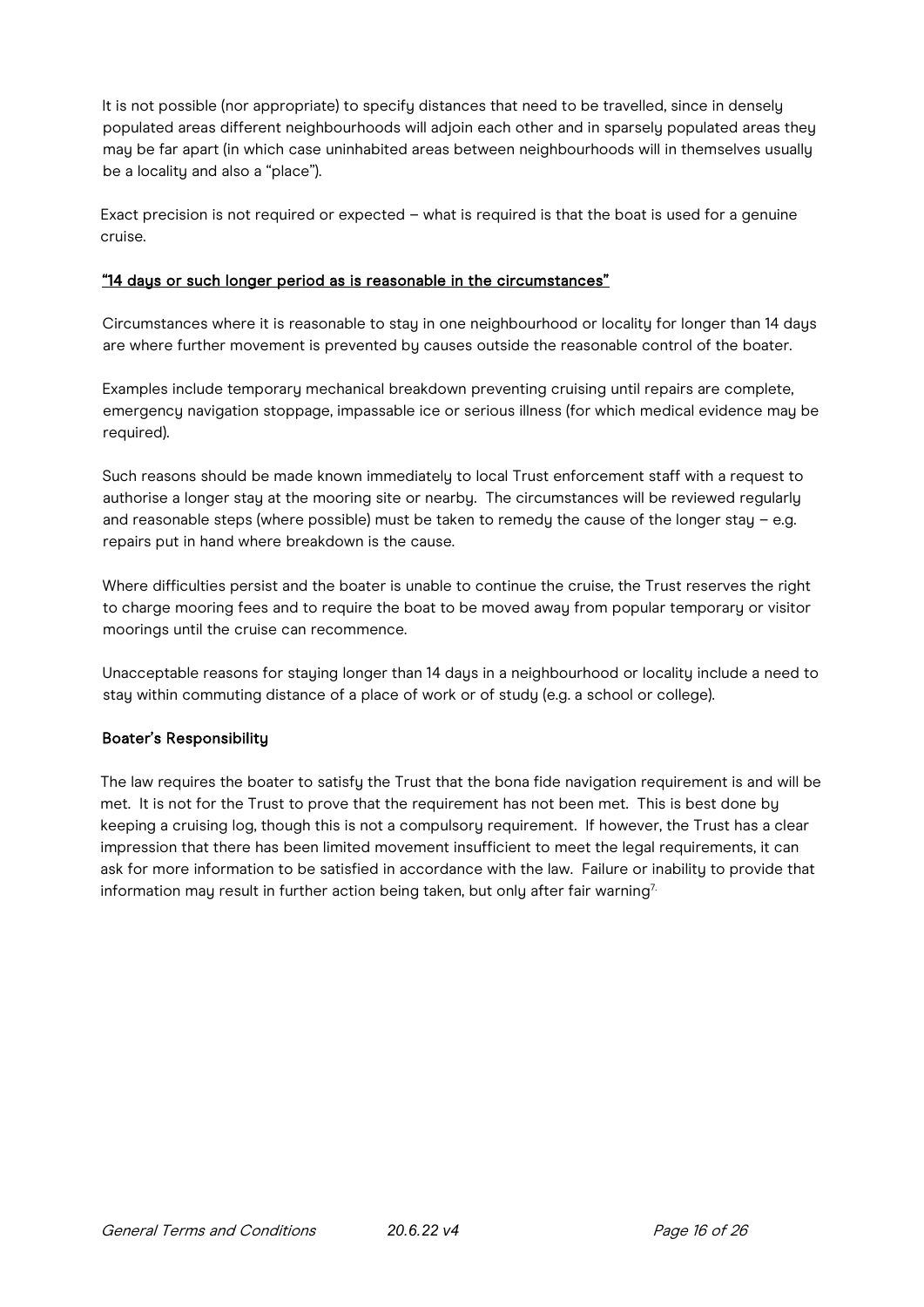#### **NOTES**

Summary of Guidance for Boats without a home mooring

Boats without a home mooring must be engaged in genuine navigation throughout the period of the licence.

- They must not stay moored in the same neighbourhood or locality for more than 14 days.
- It is the boater's responsibility to satisfy us that they meet these requirements.
- 1. 'Home Mooring' is "a place where the vessel can reasonably be kept and may lawfully be left".
- 2. This Guidance does not have the force of law but seeks to interpret the law as set out in s.17 of the British Waterways Act 1995. The language of the Act is generic and, as with all statutes, requires interpretation. The Guidance is based on professional legal advice, including from Leading Counsel, and is believed by the Trust to reflect the correct legal interpretation of the Statute. The Guidelines issued in 2008 were considered by the court in the case of British Waterways v Davies in the County Court at Bristol. The Judge expressly found that Mr Davies' movement of his vessel every 14 days (whilst remaining on the same approximate 10 mile stretch of canal between Bath and Bradford on Avon) was not bona fide use of the vessel for navigation. These Guidelines have been updated and refined in the light of that Judgment.
- 3. Section 17(3)(c) of the British Waterways Act 1995 states that we may refuse a licence ("relevant consent") unless:
	- (i) we are satisfied the relevant vessel has a home mooring or
	- (ii) "the applicant for the relevant consent satisfies the Board that the vessel to which the application relates will be used bona fide for navigation throughout the period for which the consent is valid without remaining continuously in any one place for more than 14 days or such longer period as is reasonable in the circumstances."
- 4. The Canal & River Trust places reliance on the meaning given to the word "navigation" in the case of Crown Estate Commissioners v Fairlie Yacht Slip Limited. Whilst a decision of the Scottish courts, the English courts can, and have, taken the views of the Scottish Judge into account. In that case the basic concept and essential notion of the word "navigation" was said to be "passage or transit", the underlying concept being one of movement.
- 5. The Judge in the case of British Waterways v Davies referred to in Note 2 above expressly confirmed that moving a vessel every 14 days on a 10 mile stretch of canal between Bath and Bradford on Avon was NOT use of the vessel bona fide for navigation.
- 6. The Shorter Oxford Dictionary gives some 8 separate principal meanings for the noun 'place'. Therefore the rules of legal interpretation require the meaning that most appropriately fits the context to be used. Since 'navigation' means travelling by water and 'travel' means a journey of some distance, the word 'place' in this context is used by the Act to mean an "area inhabited or frequented by people, as a city, town, a village etc." (meaning 4b in the Shorter Oxford Dictionary).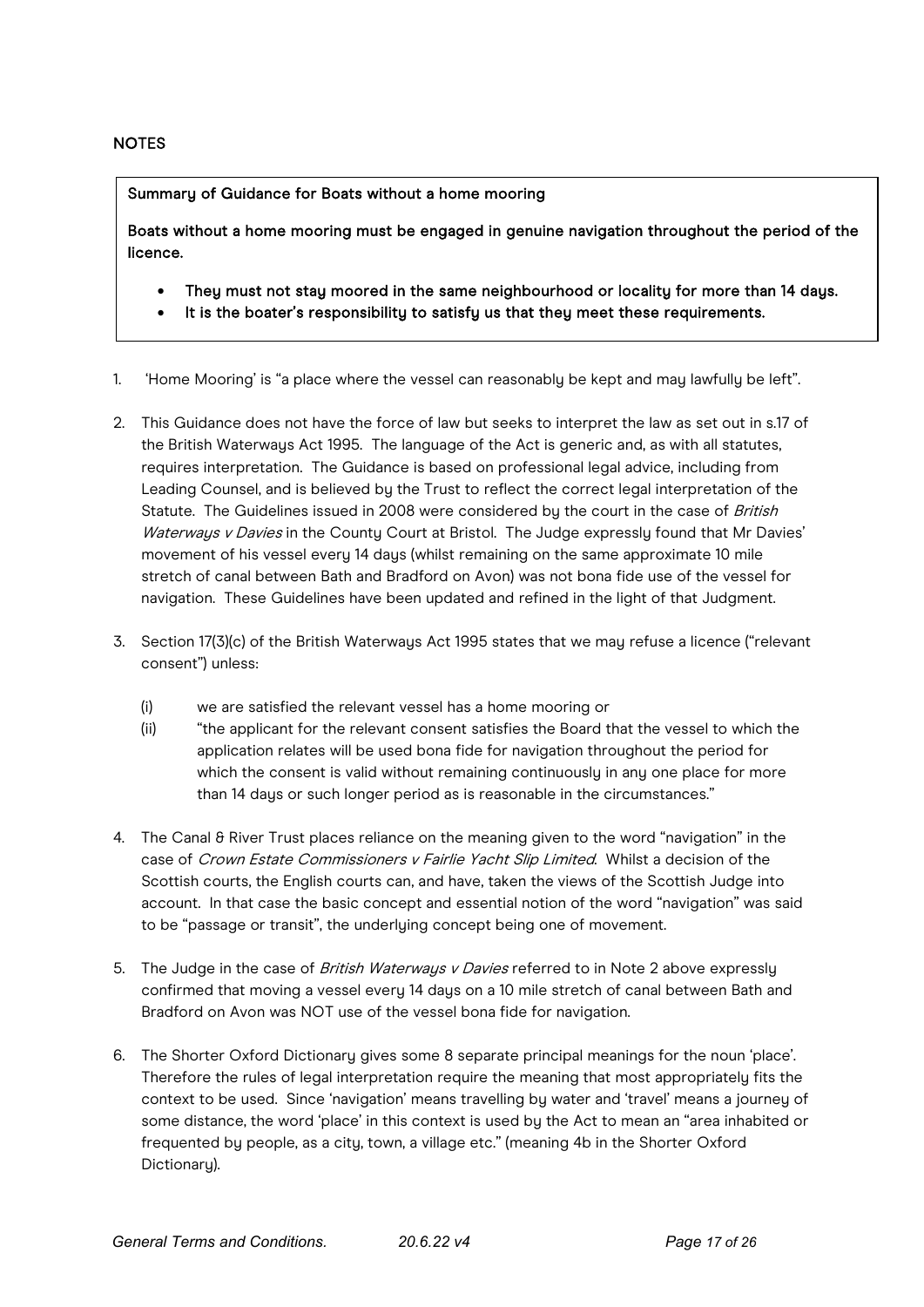7. Enforcement of the legal requirements will be based on observations by the Trust. If initial observations indicate insufficient movement to meet the legal requirements, the boater(s) will be advised why the observed movement is considered insufficient and be asked to keep adequate evidence of future movements. Failure then to meet the movement requirements, or to provide evidence of sufficient movement when requested by the Trust, can be treated as a failure to comply with s.17 of the 1995 Act. After fair warning the boat licence may then be terminated (or renewal refused). Unlicensed boats must be removed from Trust waters, failing which the Trust has power to remove them at the owners' cost.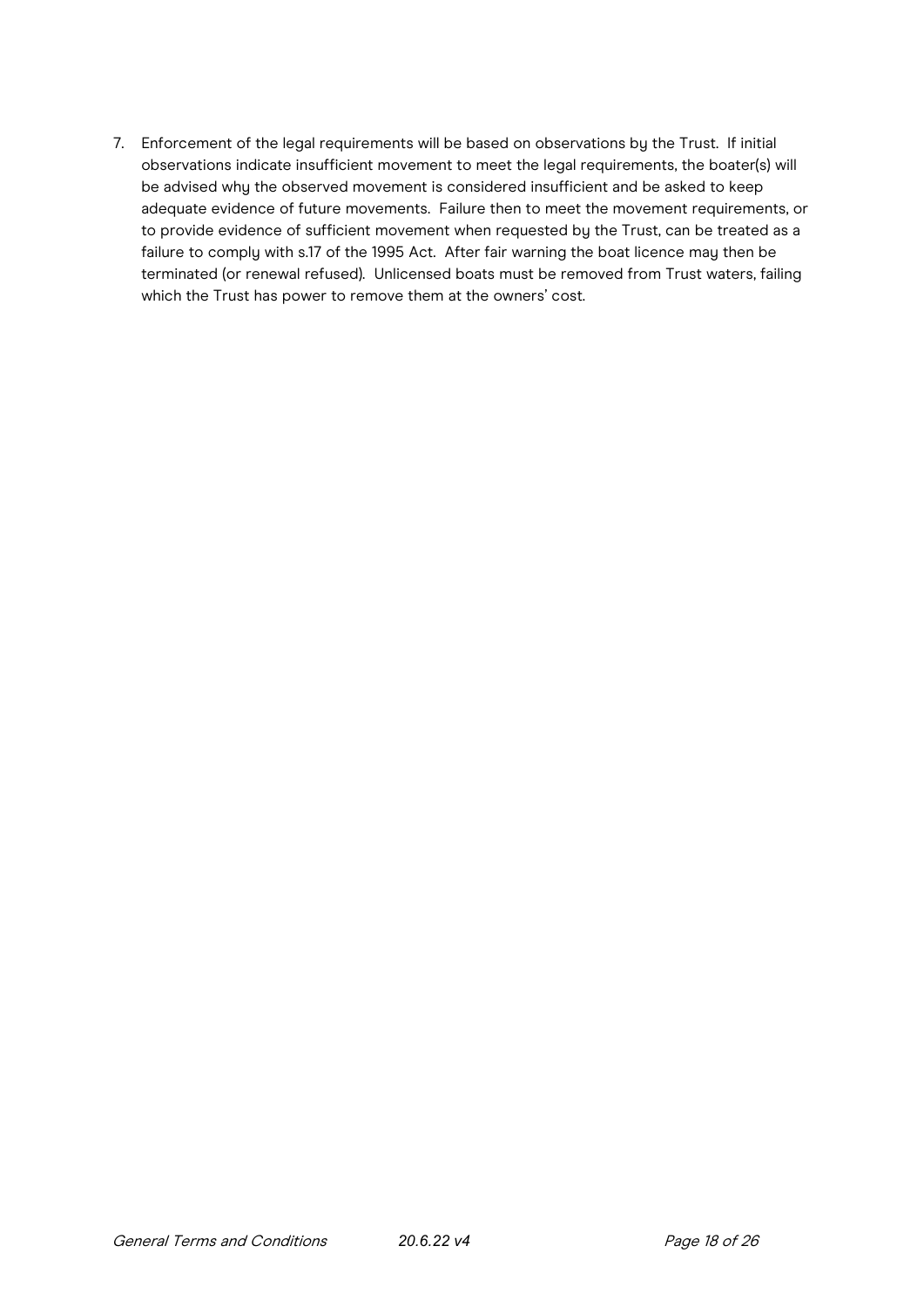# SCHEDULE 2

## LICENCE FEES

#### Calculating Licence Fees

- 1. Licence Fees are calculated using a combined calculation of length and beam. If Your Boat has a beam measurement of over 2.16m (7ft1in) Your Licence Fee will be calculated using the current length of Your boat combined with the new width bands indicated below. The fees are published o[n](http://www.canalrivertrust.org.uk/licensing) [www.canalrivertrust.org.uk/licensing.](http://www.canalrivertrust.org.uk/licensing) Printed copies are available from Our Customer Service Team on 0303 040 4040.
	- Band 1: 2.16m (7ft 1") and below
	- Band 2 over 2.16m (7ft 1") up to and including 3.24m (10ft 7.5")
	- Band 3 over 3.24m (10ft 7.5")

## Prompt Payment Incentive

- 2. The Licence Fee varies with the length and beam of boat and how promptly You renew the Licence when it becomes due. The fees are published o[n](http://www.canalrivertrust.org.uk/licensing) [www.canalrivertrust.org.uk/licensing.](http://www.canalrivertrust.org.uk/licensing)  Printed copies are available from Our Customer Service Team on 0303 040 4040.
- 3. The fee tables for long term licences in England  $\theta$  Wales show three prompt payment rates:
	- 3.1. the (lower rate) prompt payment discount rate applies as long as You pay in full in advance of the Licence start or renewal date by person in cash or by cheque;
	- 3.2. the (mid rate) prompt payment discount rate applies if You Pay in monthly instalments by Direct Debit; and
	- 3.3. the (upper rate) prompt payment discount rate applies if You pay in full, by Direct Debit, or by credit or debit card using customer self-serve (online Web licensing) except where You pay late (see below).
- 4. The qualifying criteria for the prompt payment discount rates are as follows:
	- 4.1. the payment and correctly completed Application and any attachments or enclosures must have been received by Us, Our licensing agent or completed via the online Web licensing portal before the start date of the Licence. In cases of doubt where We have no record of receiving an Application, We will accept a formal proof of posting from Royal Mail or other professional dispatch service;
	- 4.2. if the Boat is being introduced onto Our Waterways for the first time, providing that the Licence is purchased before the Boat enters Our Waterways;
	- 4.3. We will also allow the prompt payment discount rate for brand new boats providing the application is received no later than two weeks after the issue date of the safety certification;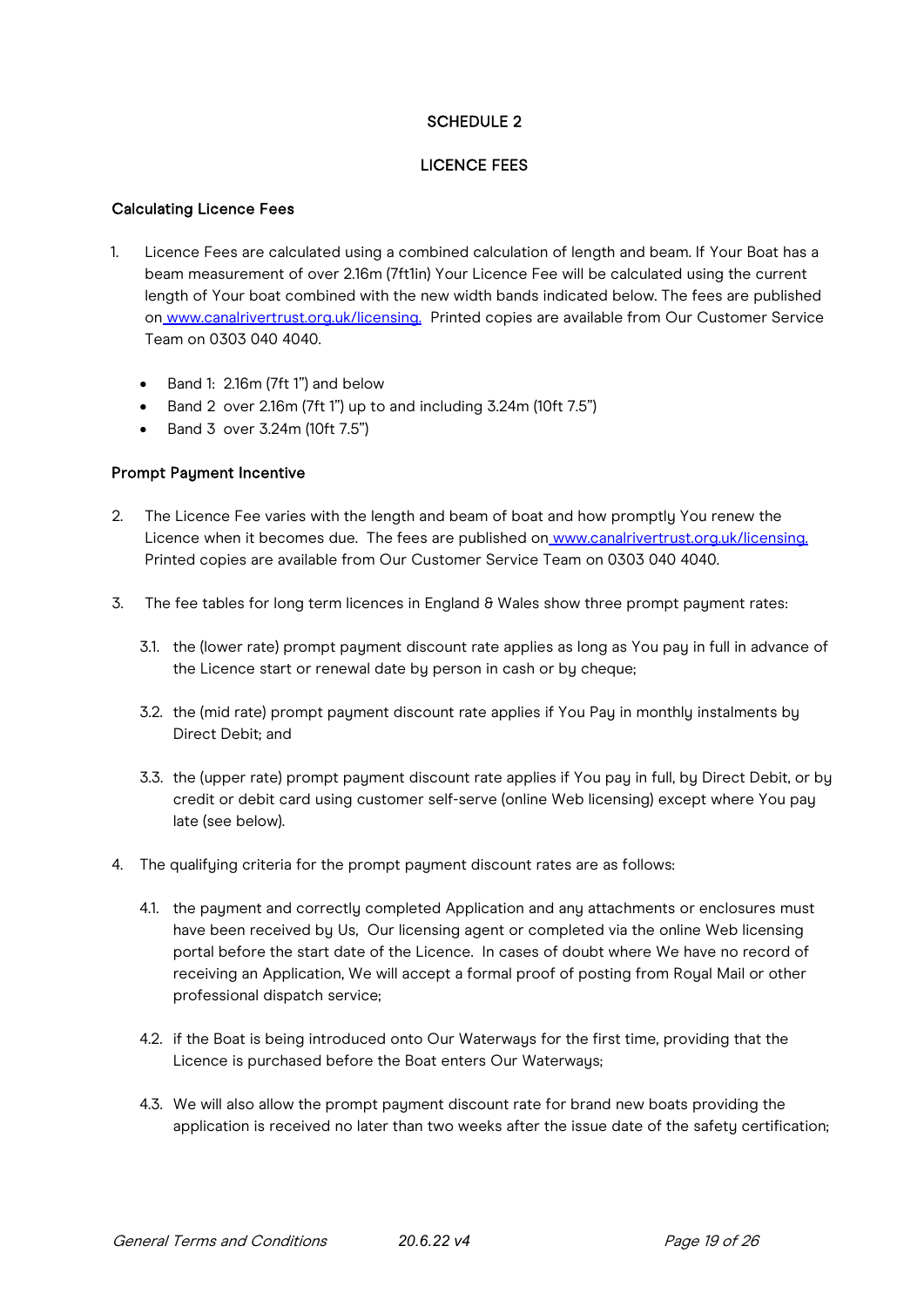- 4.4. if the Boat is returning to Our Waterways after being kept elsewhere, You may purchase the Licence at the prompt payment discount rate providing You supply evidence that the Boat was removed from Our Waterways upon expiry of any previous licence. The Licence must be purchased before the Boat is returned to Our Waterways;
- 4.5. if the Boat has been kept on Our Waterways without a licence during the twelve months preceding Your Application, the prompt payment discount rate will not be granted, regardless of who owned the Boat. Furthermore, the late payment charge will apply if We have evidence that the Boat has been on Our Waterways without a licence for more than one month;
- 4.6. these rules apply regardless of whether or not We have sent You a reminder to renew Your Licence. It is Your responsibility to ensure that the Boat is correctly licensed at all times. We do not issue renewal reminders for licences of less than 12 months as these are mostly purchased by people who keep their boats on the Waterways for only part of the year.

## Fee Discounts

5. Subject to Condition 6 in this schedule, the following discounts may be applied to Your Licence Fee:

Description and conditions

| <b>Disconnected Waterways</b> | 25% discount if the Boat has a long term mooring, and will remain<br>exclusively on one of the following Waterways: Bridgwater & Taunton;<br>Monmouth & Brecon; stretches of the Montgomery Canal not connected<br>to the main network; River Tees.                                                                          |
|-------------------------------|------------------------------------------------------------------------------------------------------------------------------------------------------------------------------------------------------------------------------------------------------------------------------------------------------------------------------|
| Portable Powered boats        | 50% discount providing the Boat is:                                                                                                                                                                                                                                                                                          |
|                               | Portable;<br>$\bullet$<br>Powered;<br>not more than 5m long; and<br>$\bullet$<br>the engine is no larger than 4bhp on canals, or 10bhp on rivers.                                                                                                                                                                            |
| <b>Electric Motor</b>         | 25% discount if the Boat has an electric motor as its sole means of<br>propulsion.                                                                                                                                                                                                                                           |
| Qualifying historic boats     | 10% discount. Please see guidance notes and application form for this<br>discount.                                                                                                                                                                                                                                           |
| <b>Unpowered Butty</b>        | 50% discount for a butty boat more than 50ft long that never travels<br>separately from its motor boat. The motor boat must be licensed and<br>licences for motor and butty must be concurrent with the same start and<br>end date. To claim this discount, You must declare the name and index<br>number of the motor boat. |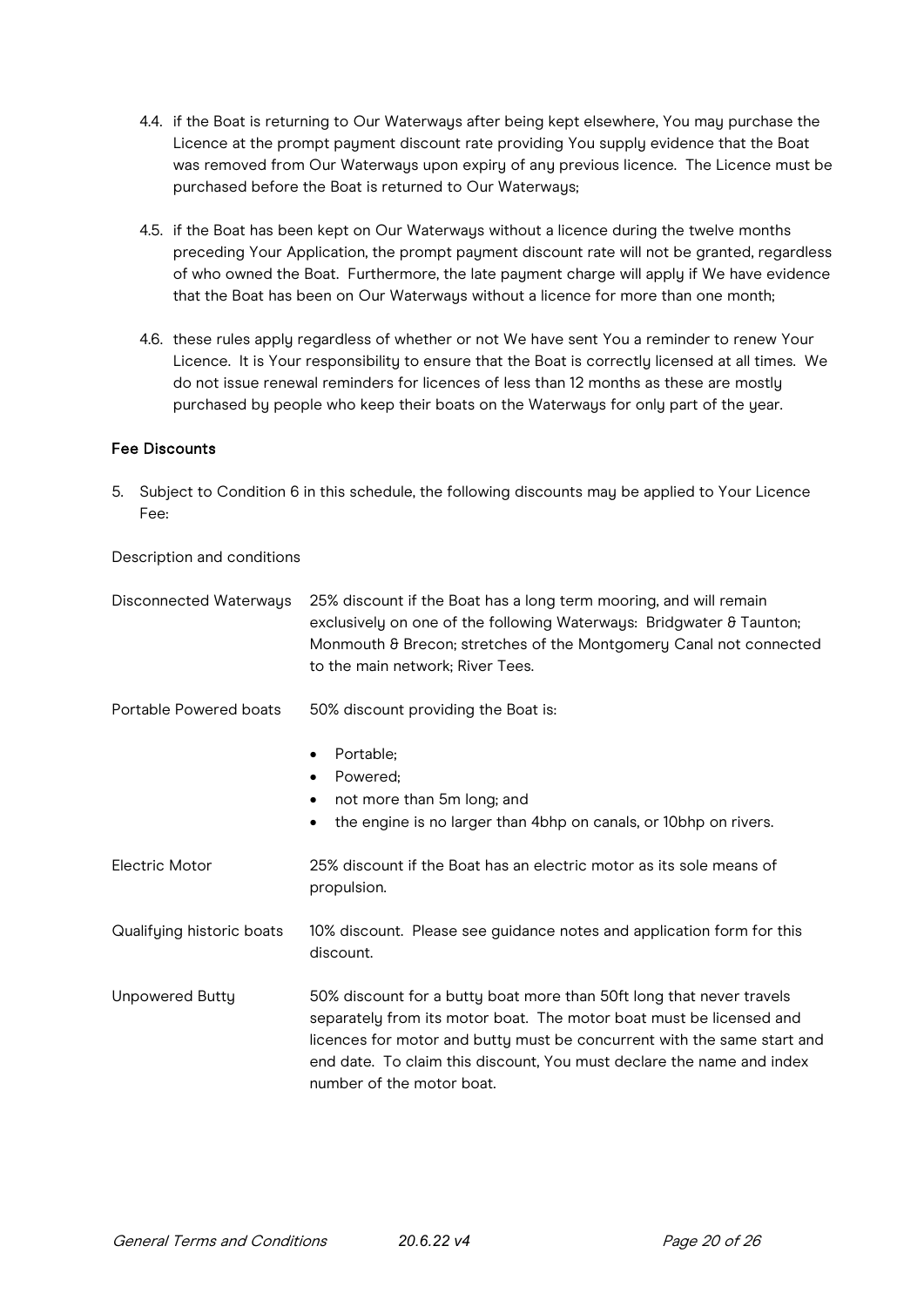- 6. The discount will be applied during the renewal. If more than one discount applies, the value of each one is calculated on the declining net balance. For example, if the full fee is £300 and the Boat is eligible for the prompt payment discount rate and historic discount, the net payable would be  $£300 - 5% = £285 - 10% = £256.50.$
- 7. Supporting evidence must be enclosed with the Application for all discounts above except the prompt payment rate.

#### Renewing Your Licence

- 8. If You hold a 12 month Licence, normally We will contact You by email or post shortly before the expiry date of Your Licence with a renewal application form. We can process Your renewal more quickly if You use this, and not a new application form. We do not issue renewal reminders for licences of less than 12 months as these are mostly purchased by people who keep their boat on the Waterways for only part of the year. You are responsible for ensuring that the Boat is licensed while it is on the Waterway.
- 9. 12 month licences for England & Wales can be renewed online or by telephone to Our Customer Service Team on 0303 040 4040 providing You can pay by debit or credit card and You have already sent Us Your current, valid evidence of compliance with Boat Safety Scheme Standards.

#### Application and renewal requirements

- 10. You are responsible for renewing Your Licence and ensuring Your Licence does not expire if You keep Your Boat on the Waterwaus. Please allow 15 working daus for the processing of a Licence Application. Delays will occur and You may lose the prompt payment rate if You do not:
	- 10.1. complete the online application form;
	- 10.2. ensure that the information We hold about You is correct and provide details of any changes or updates to the information We hold (including current insurance policy details – note that We no longer require a copy of the certificate);
	- 10.3. evidence of Boat Safety Scheme compliance (see Condition 6 of main terms for further details);
	- 10.4. home mooring location (see Condition 5.3 of the main terms for further details);
	- 10.5. the correct payment;
	- 10.6. evidence as specified supporting any discount application.

#### Boat Index Number

11. If You are having a boat built and wish to sign-write Your index number on it in advance of it needing a licence, You may apply for an index number only. The cost of this service is £20 including VAT and this cost is non-refundable.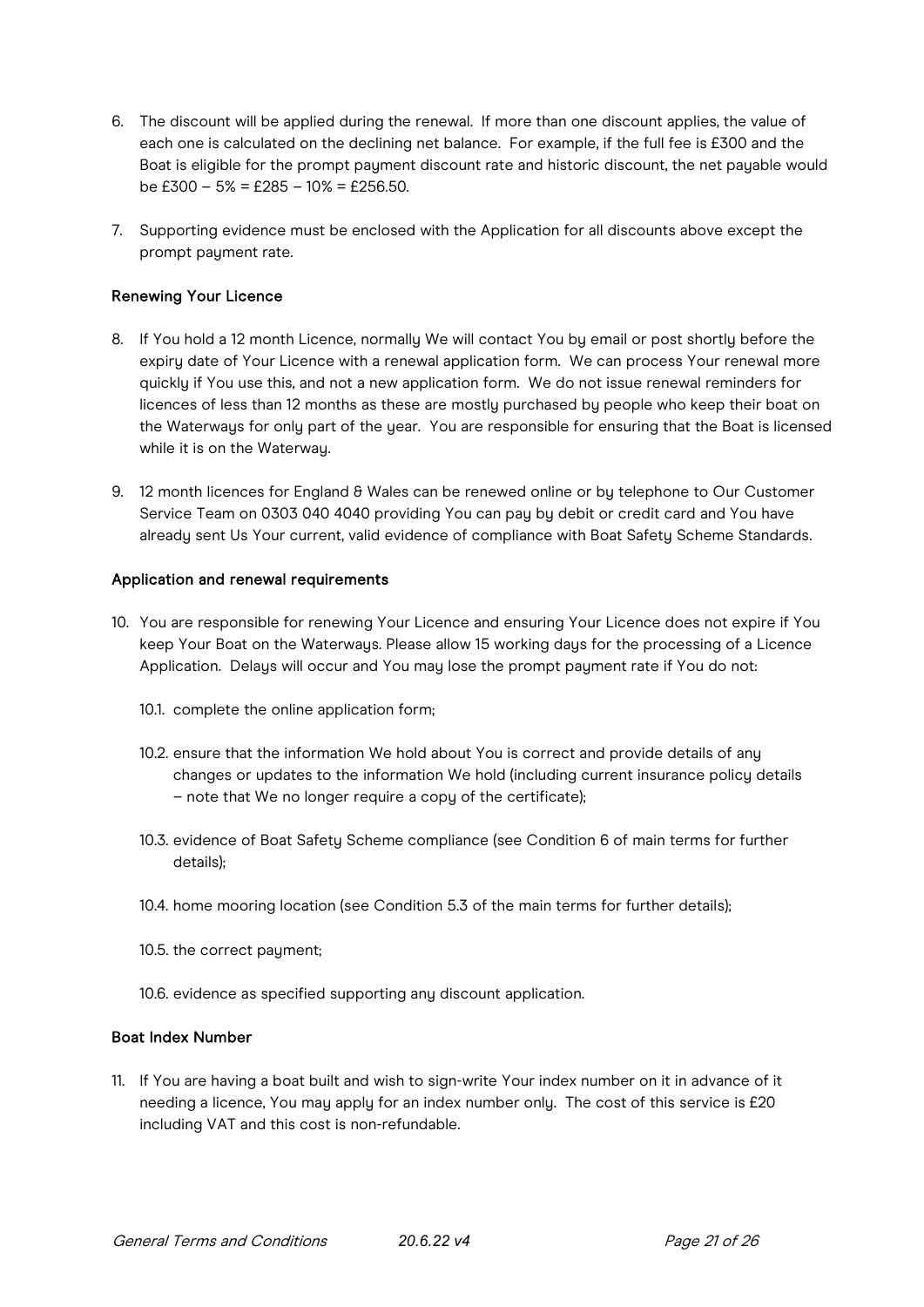# Change of details

- 12. In accordance with Condition 4.1 of the main terms and Condition 4 of Schedule 3, the Licence is personal to You and cannot be transferred.
- 13. The Licence is specific to the Boat and to You, so it is important that You notify Us if anything changes. You can update information regarding change of home address, change of Boat name or mooring location by using Your online customer account or alternatively calling Our Customer Service Team on 0303 0404040.
- 14. If You sell or give the Boat to someone else You must let Us know as soon as possible by completing the "Change of Details" Form or the Boat Transfer section on Your online customer account (see Condition 4.5 of the main terns for further details). You should include details of any changed names, addresses or telephone numbers.
- 15. We will record any change to the name of the Boat, so that the next Licence issued carries the new name. We will not issue new licence discs before the current Licence expires unless You specifically request this (a £20 charge applies for the replacement).
- 16. If You do not let Us know the new owner's or broker's details, the Boat will remain registered in Your name and You will be responsible for its future licensing.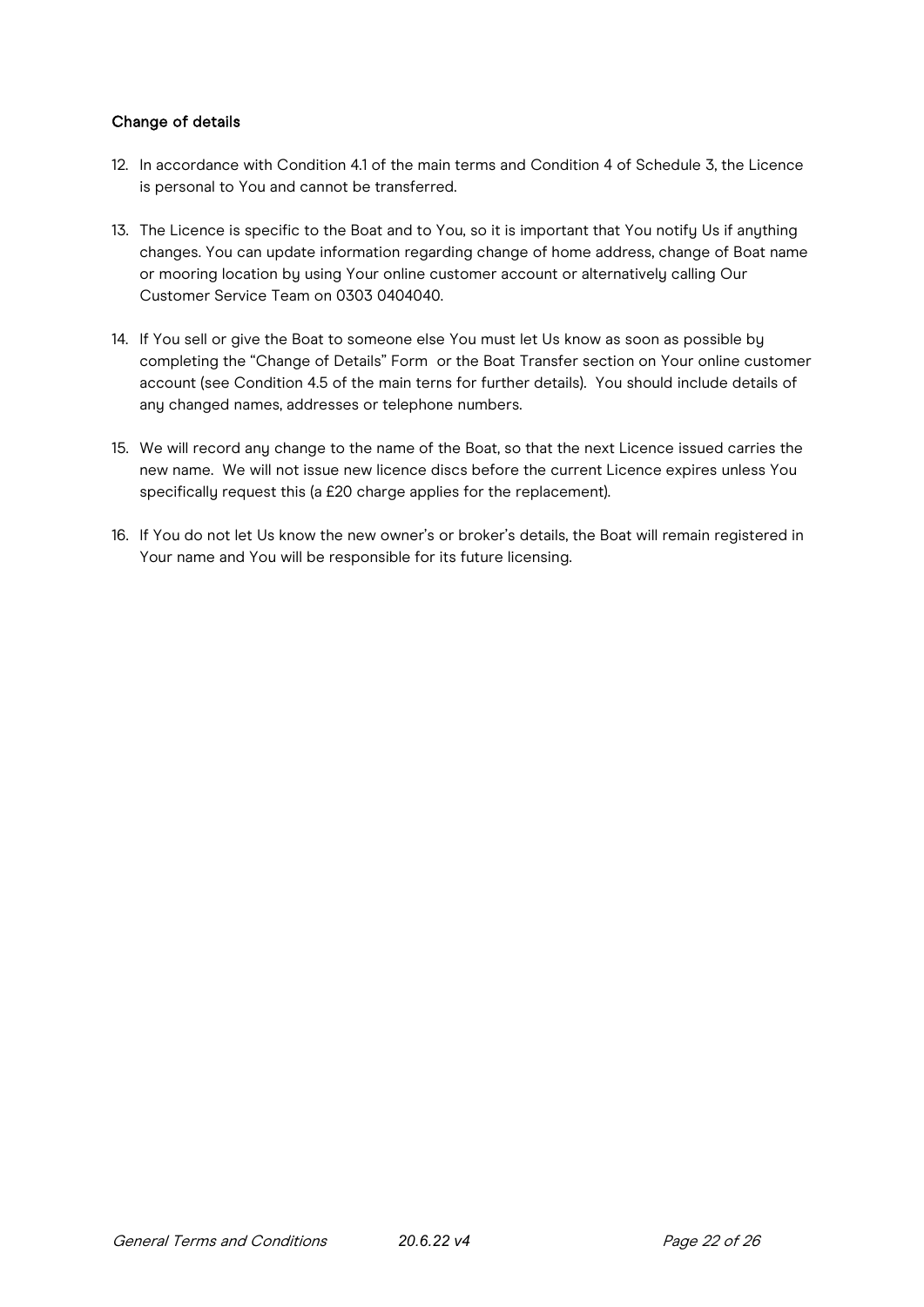# SCHEDULE 3

# PAYMENT TERMS

## Payment methods

- 1. We accept payment by the following:
	- 1.1. most major Debit / Credit cards (except AMEX);
	- 1.2. if the total fee due is more than £100, We also offer a Direct Debit facility for 12 month licences;
	- 1.3. cheque crossed and payable to the Canal & River Trust

# Paying by Direct Debit

- 2. You may make a single payment, or spread the cost over 5 or 9 instalments. For 9 instalments, the first payment will be 20% of the total due and the remainder is spread equally over the next 8 months. For 5 instalments, the total due is divided equally.
- 3. We may research Your credit rating before allowing the above option.
- 4. The Licence is personal to You and, in making Your application You are committing to pay the total cost of the Licence even if You choose to pay by direct debit instalments.
- 5. Once You have set up a direct debit instruction, We will automatically collect payment in respect of the Licence renewal providing that We hold valid Boat Safety certification for You, unless You tell Us not to at least 15 working days before the Licence expiry date. We will notify You in advance of the payment dates and amounts. We can collect direct debits on the 1st, 8th, 16th and 24th day of each month - You can show Your preferred date on the Application form. If You do not specifu a preferred date for collection, We will collect payments on the date that best fits Your request.
- 6. You are responsible for maintaining valid third party insurance cover for the Boat and Our automatic renewal of the Licence is made on this understanding. See Schedule 1.
- 7. You must notify Us if You change any of Your bank or building society details after setting up a direct debit.
- 8. We need 15 working days' notice if You do NOT want Us to collect a payment that You previously authorised. You must also notify Your bank or building society.
- 9. We can collect payment from only one bank account per customer. If You have any other direct debit arrangements with Us, please ensure that they all relate to the same bank account.

#### Missed payments and cancellation of direct debit.

10. If We are unable to collect a payment because of insufficient funds in Your account, a further attempt will be made to collect it after 10 working days. If it is not possible to collect the money on this second attempt We will automatically cancel Your direct debit and all outstanding amounts become due immediately. Similarly, if You cancel Your direct debit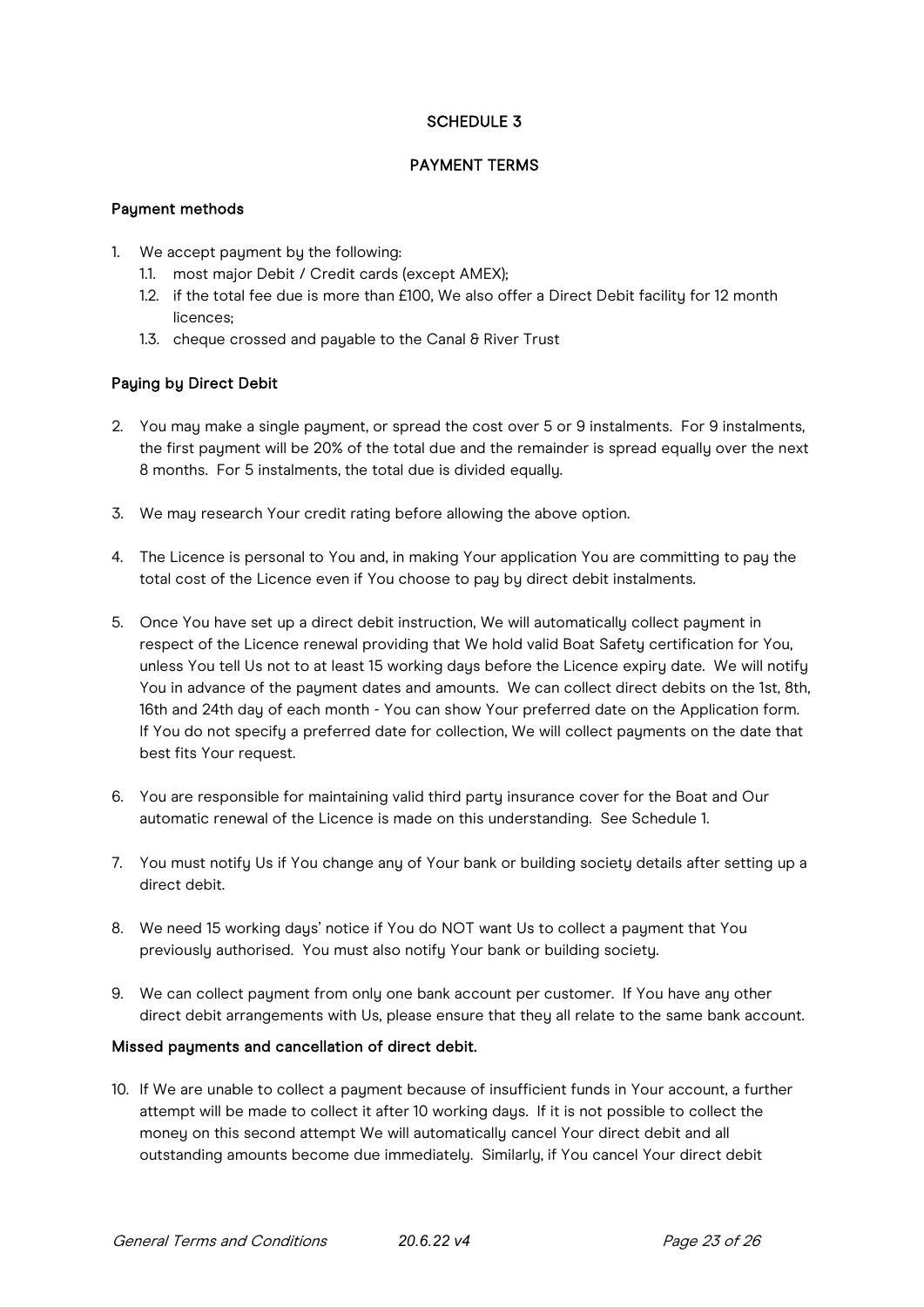instruction, the outstanding portion of the full Licence Fee becomes due immediately.

- 11. If We do not receive the outstanding amounts due, the Licence may be terminated. In this case You must remove the Boat from Our Waterways. If You fail to remove the Boat from Our Waterways, We can do so at Your expense and take action to recover any debt.
- 12. Owing to the cost of dealing with direct debit defaults, We reserve the right to charge a handling fee of £30. You may also incur legal costs if We have to instruct solicitors to recover the debt. If You default on Your direct debit payments, We may refuse to grant You a direct debit facility in the future.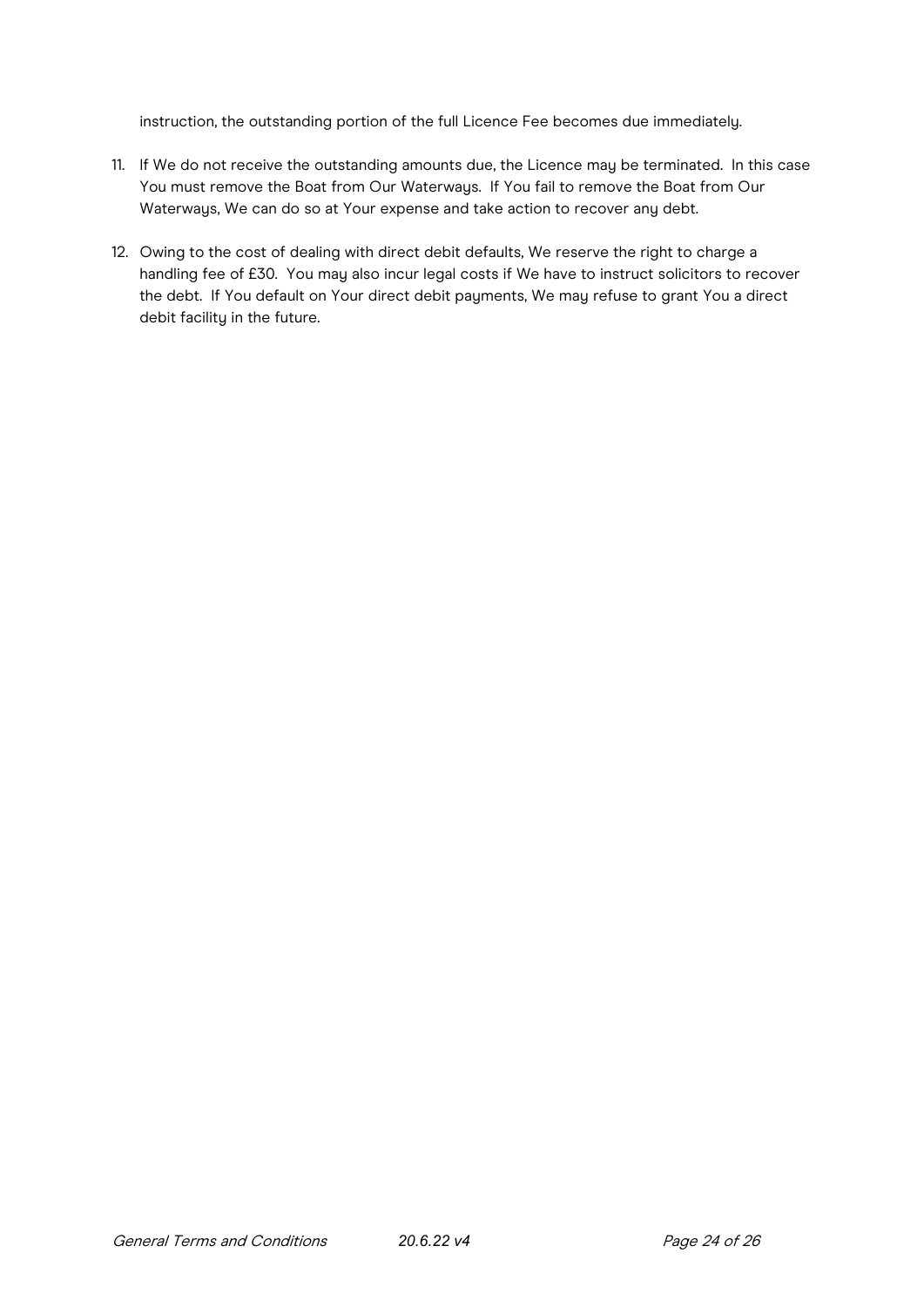#### SCHEDULE 4

## ADDITIONAL CONDITIONS FOR SPECIFIC LICENCES

- 1. Conditions applicable to Rivers Only Licence
	- 1.1. The Rivers Only licence is valid for use on the following river waterways:
		- 1.1.1. Avon (Hanham Lock to Bath);
		- 1.1.2. Bow Back Rivers;
		- 1.1.3. Fossdyke & Witham (Torksey to Boston);
		- 1.1.4. Lee Navigation (Hertford to Limehouse);
		- 1.1.5. Limehouse Cut;
		- 1.1.6. Ouse and Ure (Goole to Ripon);
		- 1.1.7. Severn (Stourport to Gloucester);
		- 1.1.8. Soar Navigation (Trent Junction to Leicester);
		- 1.1.9. Stort Navigation;
		- 1.1.10. Tees (Tees Barrage to Low Worsal);
		- 1.1.11. Trent (Shardlow Gainsborough, including the Nottingham & Beeston Canal);
		- 1.1.12. Weaver Navigation (Winsford Bridge to Manchester Ship Canal);
		- 1.1.13. River Weaver (Winsford Bridge to Shrew Bridge).
	- 1.2. Boats with Rivers Only Licences navigating between the River Trent and River Ouse via the Stainforth & Keadby Canal, Aire & Calder Navigation and the Selby Canal may do so at no extra charge providing they stay no longer than seventy-two hours on these Canals.
	- 1.3. By statute, the price of a Rivers Only Licence shall be no more than 60% of the cost of a Licence to use canals and rivers and if You transfer ownership of the Boat, the Trust will issue a new Rivers Only Licence to the new owner for the unexpired portion of the licence, without charge.
- 2. Conditions applicable to Gold Licence
	- 2.1. The Gold Licence is valid for use on Our Waterways long with:
		- 2.1.1. River Thames;